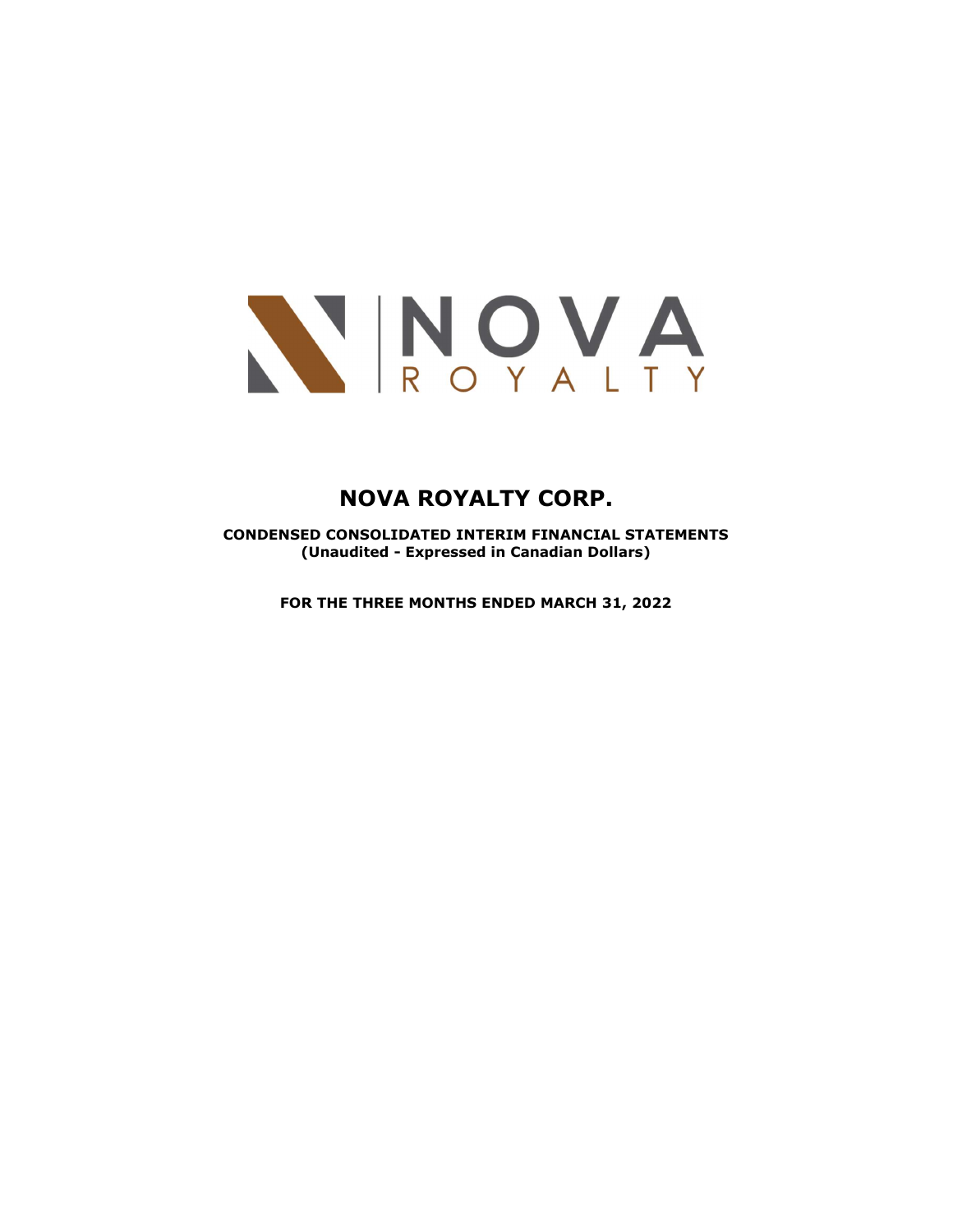| <b>NOVA ROYALTY CORP.</b>                                       |                           |              |
|-----------------------------------------------------------------|---------------------------|--------------|
| CONDENSED CONSOLIDATED INTERIM STATEMENTS OF FINANCIAL POSITION |                           |              |
| (Unaudited - Expressed in Canadian Dollars)                     |                           |              |
|                                                                 |                           |              |
|                                                                 | March 31                  | December 31  |
|                                                                 | 2022                      | 2021         |
| <b>ASSETS</b>                                                   |                           |              |
| <b>Current assets</b>                                           |                           |              |
| Cash                                                            | 716,930 \$<br>\$          | 962,745      |
| Receivables (Note 3)                                            | 730,744                   | 1,000,568    |
| Prepaid expenses                                                | 481,361                   | 217,091      |
| <b>Total current assets</b>                                     | 1,929,035                 | 2,180,404    |
| <b>Non-current assets</b>                                       |                           |              |
| Royalty interests (Note 4)                                      | 86,554,481                | 83,347,266   |
| Deferred acquisition costs (Note 5)                             | 292,629                   | 291,538      |
| <b>Total non-current assets</b>                                 | 86,847,110                | 83,638,804   |
| <b>TOTAL ASSETS</b>                                             | \$88,776,145              | \$85,819,208 |
|                                                                 |                           |              |
| <b>LIABILITIES AND EQUITY</b>                                   |                           |              |
| <b>LIABILITIES</b>                                              |                           |              |
| <b>Current liabilities</b>                                      |                           |              |
| Accounts payable and accrued liabilities (Note 6, 9)            | \$3,267,977               | \$ 2,493,967 |
| <b>Total current liabilities</b>                                | 3,267,977                 | 2,493,967    |
| <b>Non-current liabilities</b>                                  |                           |              |
| Convertible debenture (Note 7)                                  | 6,484,248                 | 4,898,593    |
| <b>Total non-current liabilities</b>                            | 6,484,248                 | 4,898,593    |
| <b>Total liabilities</b>                                        | 9,752,225                 | 7,392,560    |
| <b>EQUITY</b>                                                   |                           |              |
| Share capital (Note 8)                                          | 90,567,742                | 88,859,743   |
| Commitment to issue shares (Note 9)                             | 28,572                    | 28,572       |
| Reserves                                                        | 4,025,900                 | 3,389,105    |
| Deficit                                                         | (15, 598, 294)            | (13,850,772) |
| <b>Total equity</b>                                             | 79,023,920                | 78,426,648   |
|                                                                 | \$88,776,145 \$85,819,208 |              |
| <b>TOTAL LIABILITIES AND EQUITY</b>                             |                           |              |

Nature of operations and going concern (Note 1) Commitments (Note 12) Events after reporting date (Note 13)

These condensed consolidated interim financial statements were authorized for issuance by the Board of Directors on May 27, 2022.

#### Approved by the Board of Directors

"Alex Tsukernik" Director Chronic Controller Music Chronic Music Police Director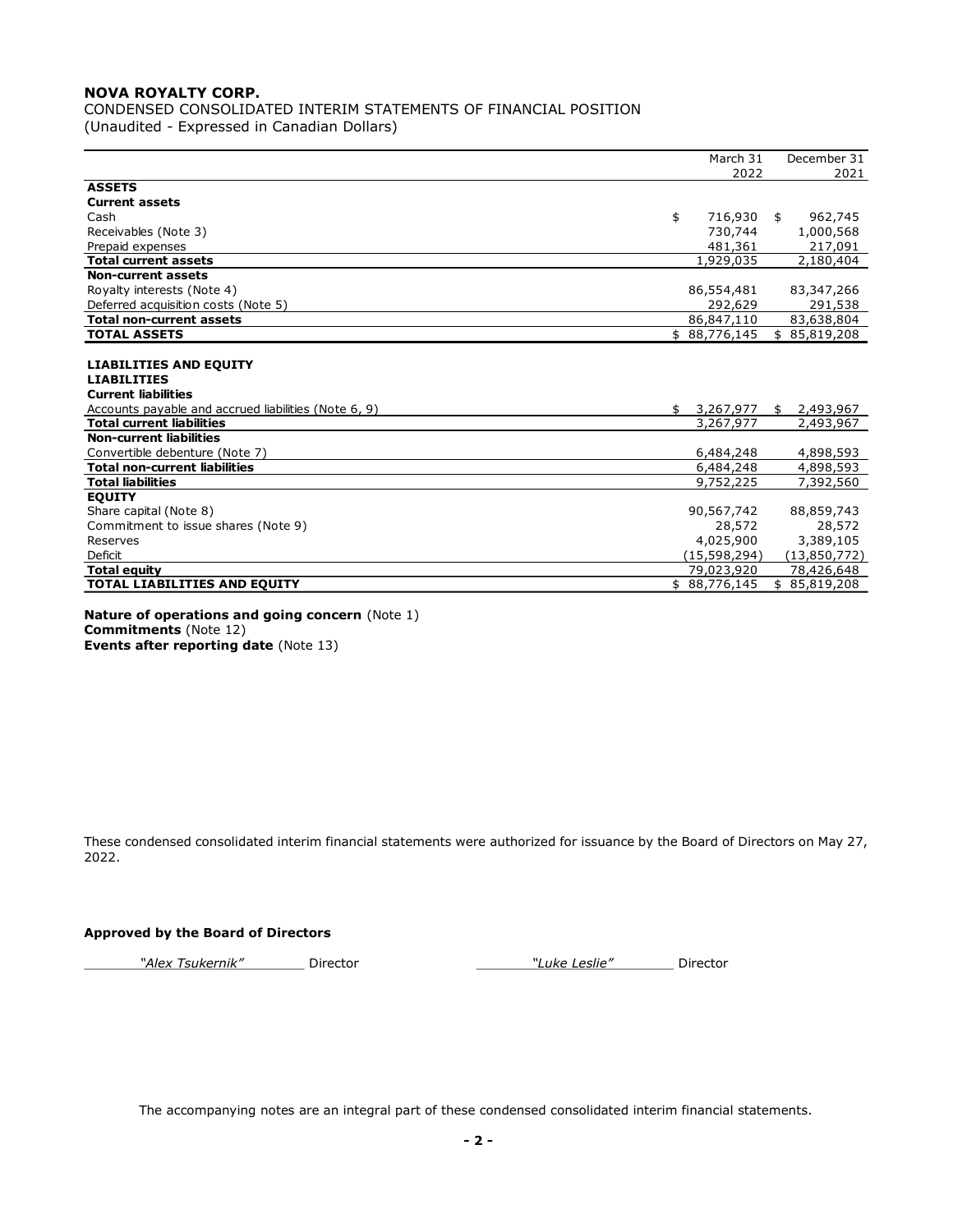| <b>NOVA ROYALTY CORP.</b>                                                 |                                       |                         |
|---------------------------------------------------------------------------|---------------------------------------|-------------------------|
| CONDENSED CONSOLIDATED INTERIM STATEMENTS OF LOSS AND COMPREHENSIVE LOSS  |                                       |                         |
| (Unaudited - Expressed in Canadian Dollars)                               |                                       |                         |
|                                                                           |                                       |                         |
|                                                                           | Three months                          | Three months            |
|                                                                           | ended                                 | ended                   |
|                                                                           |                                       | March 31 ended March 31 |
|                                                                           | 2022<br>$673,519$ \$                  | 2021<br>2,073           |
| Revenue from royalty interests<br>Depletion on royalty interests (Note 4) | \$<br>(260, 580)                      |                         |
| <b>Gross profit</b>                                                       | 412,939                               | 2,073                   |
|                                                                           |                                       |                         |
| General and administrative expenses                                       |                                       |                         |
|                                                                           |                                       | 370,123                 |
| Consulting fees (Note 9)                                                  | 541,460                               |                         |
| Office and administrative expenses                                        | 183,361                               | 75,740                  |
| Professional fees (Note 9)                                                | 101,228                               | 124,437                 |
| Share-based payments (Note 8 and 9)                                       | 1,137,270                             | 295,434                 |
| Transfer agent and filing fees                                            | 4,279                                 | 70,383                  |
|                                                                           | 1,967,598                             | 936,117                 |
| Loss from operations                                                      | (1, 554, 659)                         | (934, 044)              |
| Interest and accretion on convertible debenture (Note 7)                  | (227, 376)                            | (212, 795)              |
| Other expenses                                                            | (104)                                 | (13, 278)               |
| Foreign exchange gain (loss)                                              | 22,395                                | (9, 147)                |
| Loss before income taxes                                                  | (1,759,744)                           | (1, 169, 264)           |
| Deferred income tax recovery<br>Loss and comprehensive loss               | 12,222<br>\$(1,747,522) \$(1,149,893) | 19,371                  |
|                                                                           |                                       |                         |
| Basic and diluted loss per share                                          | $(0.02)$ \$<br>\$                     | (0.02)                  |
|                                                                           |                                       |                         |
| Weighted average number of shares outstanding - basic and diluted         | 84,715,351                            | 68,211,037              |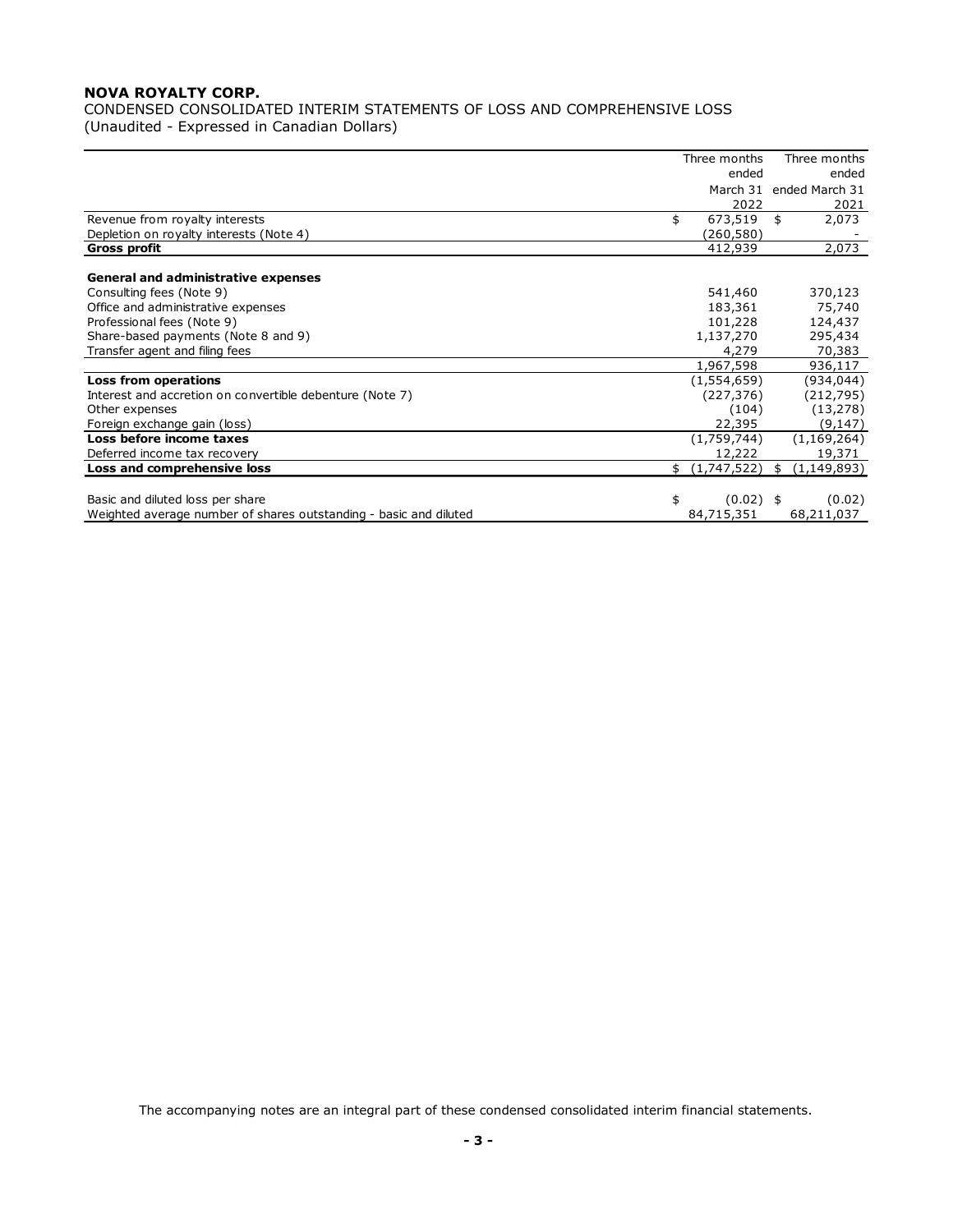## CONDENSED CONSOLIDATED INTERIM STATEMENTS OF CASH FLOWS

| <b>NOVA ROYALTY CORP.</b>                                           |                          |                                 |
|---------------------------------------------------------------------|--------------------------|---------------------------------|
| CONDENSED CONSOLIDATED INTERIM STATEMENTS OF CASH FLOWS             |                          |                                 |
| (Unaudited - Expressed in Canadian Dollars)                         |                          |                                 |
|                                                                     | Three months             | Three months                    |
|                                                                     | ended                    | ended                           |
|                                                                     | 2022                     | March 31 ended March 31<br>2021 |
| <b>CASH FLOWS FROM OPERATING ACTIVITIES</b>                         |                          |                                 |
| Loss for the period                                                 |                          | \$(1,747,522) \$(1,149,893)     |
| Items not affecting cash:<br>Depletion                              | 260,580                  |                                 |
| Share-based payments                                                | 1,137,270                | 295,434                         |
| Interest and accretion on convertible debenture                     | 227,376                  | 159,535                         |
| Unrealized foreign exchange effect<br>Deferred income tax recovery  | (1,674)<br>(12, 222)     | 1,415<br>(19, 371)              |
|                                                                     |                          |                                 |
| Changes in non-cash operating working capital items<br>Receivables  | 262,100                  | (27, 641)                       |
| Prepaid expenses                                                    | (264, 270)               | (122, 401)                      |
| Accounts payable and accrued liabilities                            | (626, 903)               | (350, 948)                      |
| Net cash used in operating activities                               | (765, 265)               | (1,213,870)                     |
| CASH FLOWS FROM INVESTING ACTIVITIES                                |                          |                                 |
| Acquisition of royalty interests                                    | (1,364,849)              | (13, 323, 227)                  |
| Deferred acquisition costs<br>Net cash used in investing activities | (86, 348)<br>(1,451,197) | (13,323,227)                    |
| <b>CASH FLOWS FROM FINANCING ACTIVITIES</b>                         |                          |                                 |
| Shares issued                                                       | 526,839                  | 824,897                         |
| Share issue costs                                                   | (58, 619)                | (41, 018)                       |
| Convertible debenture                                               | 1,500,000                | 5,000,000                       |
| Financing costs for convertible debenture<br>Standby charges paid   | (8, 164)                 | (296, 061)                      |
| Exercise of stock options and share purchase warrants               | 20,499                   | (8, 255)<br>6,294,856           |
| Net cash provided by financing activities                           | 1,980,555                | 11,774,419                      |
|                                                                     | (9,908)                  | 863                             |
| Effect of exchange rate changes on cash                             |                          |                                 |
|                                                                     |                          |                                 |
| Change in cash<br>Cash, beginning of period                         | (245, 815)<br>962,745    | (2,761,815)<br>5,400,687        |

Supplemental disclosure with respect to cash flows (Note 10)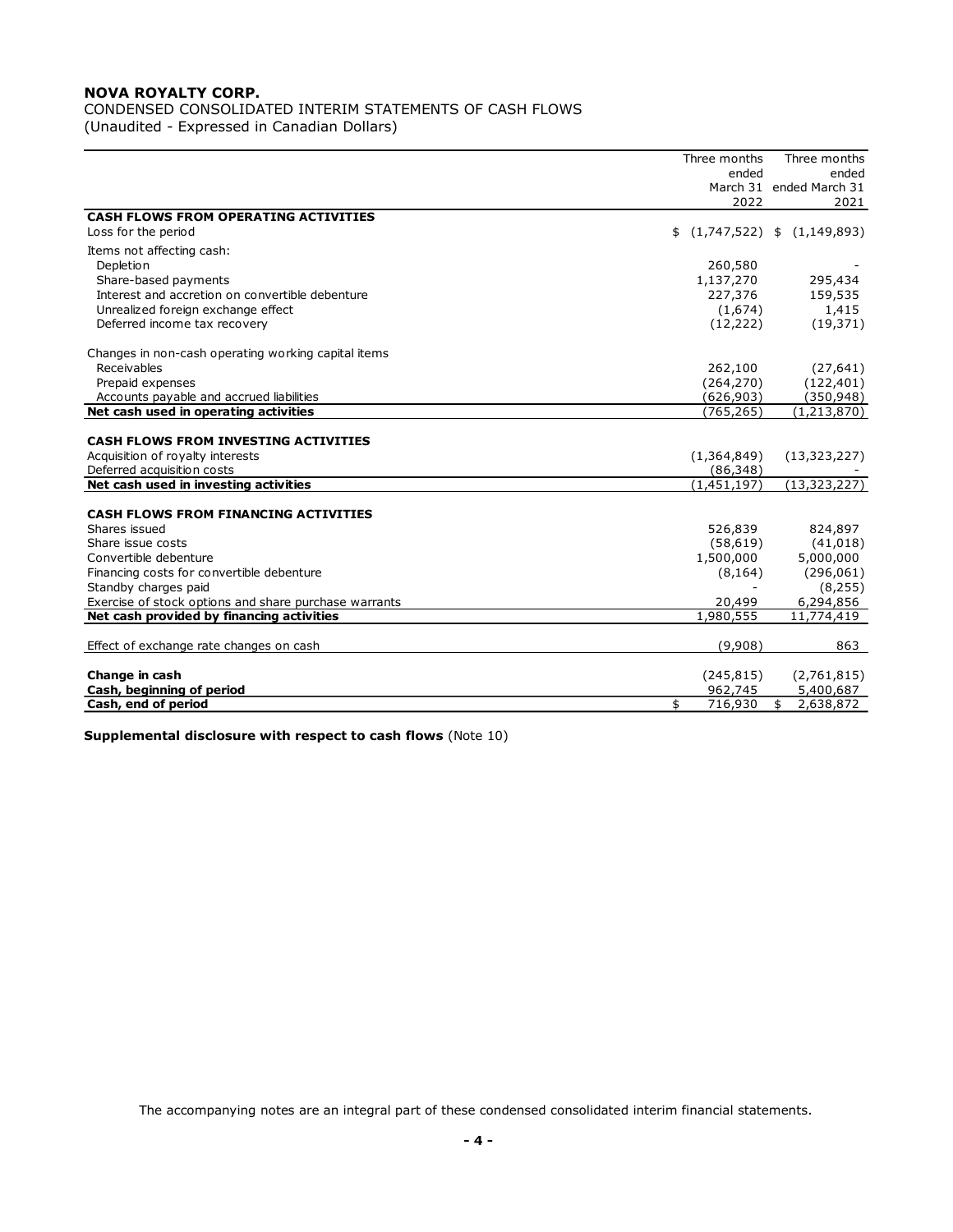| <b>NOVA ROYALTY CORP.</b>                                                                                               |                         |                         |               |                  |                             |                              |                                      |
|-------------------------------------------------------------------------------------------------------------------------|-------------------------|-------------------------|---------------|------------------|-----------------------------|------------------------------|--------------------------------------|
| CONDENSED CONSOLIDATED INTERIM STATEMENTS OF CHANGES IN EQUITY                                                          |                         |                         |               |                  |                             |                              |                                      |
| (Unaudited - Expressed in Canadian Dollars)                                                                             |                         |                         |               |                  |                             |                              |                                      |
|                                                                                                                         |                         |                         |               |                  |                             |                              |                                      |
|                                                                                                                         |                         |                         |               | Commitment       |                             |                              |                                      |
|                                                                                                                         | Number                  | Share                   |               | to issue         |                             |                              | <b>Total</b>                         |
| Balance as at December 31, 2020                                                                                         | of shares<br>57,984,249 | capital<br>\$31,134,746 | $\frac{1}{2}$ | shares<br>28,572 | Reserves<br>1,327,472<br>-S | Deficit<br>(4,426,508)<br>\$ | equity<br>$\overline{\$}$ 28,064,282 |
| Shares issued for cash                                                                                                  | 198,000                 | 824,897                 |               |                  |                             |                              | 824,897                              |
| Shares issued for royalty interests                                                                                     | 4,648,813               | 22,479,607              |               | 163,179          |                             |                              | 22,642,786                           |
| Share issue costs                                                                                                       | $\sim$                  | (41, 018)               |               |                  |                             |                              | (41, 018)                            |
| Exercise of stock options                                                                                               | 312,500                 | 136,636                 |               |                  | (58, 511)                   |                              | 78,125                               |
|                                                                                                                         | 8,580,130               | 6,580,276               |               |                  | (363, 545)                  |                              | 6,216,731                            |
|                                                                                                                         |                         |                         |               |                  | (151, 947)                  |                              |                                      |
| Share purchase warrants exercised                                                                                       |                         |                         |               |                  |                             |                              |                                      |
| Convertible debenture converted                                                                                         | 3,535,691               | 3,323,768               |               |                  |                             |                              | 3,171,821                            |
|                                                                                                                         |                         |                         |               |                  | 191,560                     |                              | 191,560                              |
|                                                                                                                         |                         |                         |               |                  | 295,434                     |                              | 295,434                              |
|                                                                                                                         |                         |                         |               |                  |                             | (1, 149, 893)                | (1, 149, 893)                        |
| Convertible debenture - equity component<br>Share-based payments<br>Loss for the period<br>Balance as at March 31, 2021 | 75,259,383              | 64,438,912<br>\$        | \$            | 191,751          | 1,240,463                   | (5, 576, 401)<br>\$          | 60,294,725<br>\$                     |
|                                                                                                                         |                         |                         |               |                  |                             |                              |                                      |
|                                                                                                                         |                         |                         |               |                  |                             |                              |                                      |
|                                                                                                                         |                         |                         |               | Commitment       |                             |                              |                                      |
|                                                                                                                         | Number                  | Share                   |               | to issue         |                             |                              | <b>Total</b>                         |
|                                                                                                                         | of shares               | capital                 |               | shares           | Reserves<br>\$              | Deficit                      | equity                               |
| Balance as at December 31, 2021<br>Shares issued for cash                                                               | 84,391,594              | \$88,859,743            | \$            | 28,572           | 3,389,105                   | \$(13,850,772)               | \$78,426,648                         |
|                                                                                                                         | 154,600                 | 526,839                 |               |                  |                             |                              | 526,839                              |
| Shares issued for royalty interests<br>Share issue costs                                                                | 214,610                 | 667,437<br>(58, 619)    |               |                  |                             |                              | 667,437<br>(58, 619)                 |

|                                                          |                         |                         | Commitment             |                       |                           |                            |
|----------------------------------------------------------|-------------------------|-------------------------|------------------------|-----------------------|---------------------------|----------------------------|
|                                                          | Number                  | Share                   | to issue               |                       |                           | <b>Total</b>               |
|                                                          | of shares               | capital                 | shares                 | Reserves              | Deficit                   | equity                     |
| Balance as at December 31, 2020                          | 57,984,249              | \$31,134,746            | \$<br>28,572           | 1,327,472             | (4,426,508)<br>\$         | 28,064,282                 |
| Shares issued for cash                                   | 198,000                 | 824,897                 |                        |                       |                           | 824,897                    |
| Shares issued for royalty interests                      | 4,648,813               | 22,479,607              | 163,179                |                       |                           | 22,642,786                 |
| Share issue costs                                        |                         | (41, 018)               |                        |                       |                           | (41, 018)                  |
| Exercise of stock options                                | 312,500                 | 136,636                 |                        | (58, 511)             |                           | 78,125                     |
| Share purchase warrants exercised                        | 8,580,130               | 6,580,276               |                        | (363, 545)            |                           | 6,216,731                  |
| Convertible debenture converted                          | 3,535,691               | 3,323,768               |                        | (151, 947)            |                           | 3,171,821                  |
| Convertible debenture - equity component                 |                         |                         |                        | 191,560               |                           | 191,560                    |
| Share-based payments                                     |                         |                         |                        | 295,434               |                           | 295,434                    |
| Loss for the period                                      |                         |                         |                        |                       | (1, 149, 893)             | (1, 149, 893)              |
| Balance as at March 31, 2021                             | 75,259,383              | \$64,438,912            | \$<br>191,751          | 1,240,463             | (5,576,401)<br>\$         | \$60,294,725               |
|                                                          |                         |                         |                        |                       |                           |                            |
|                                                          | Number                  | Share                   | Commitment<br>to issue |                       |                           | <b>Total</b>               |
|                                                          |                         |                         |                        |                       |                           |                            |
| Balance as at December 31, 2021                          | of shares<br>84,391,594 | capital<br>\$88,859,743 | \$<br>shares<br>28,572 | Reserves<br>3,389,105 | Deficit<br>\$(13,850,772) | equity<br>78,426,648<br>\$ |
| Shares issued for cash                                   | 154,600                 | 526,839                 |                        |                       |                           | 526,839                    |
|                                                          |                         |                         |                        |                       |                           | 667,437                    |
| Shares issued for royalty interests<br>Share issue costs | 214,610                 | 667,437<br>(58, 619)    |                        |                       |                           | (58, 619)                  |
| Share purchase warrants exercised                        | 40,998                  | 31,317                  |                        | (10, 818)             |                           | 20,499                     |
| Convertible debenture - equity component                 |                         |                         |                        | 51,368                |                           | 51,368                     |
| Share-based payments - RSUs vested                       |                         |                         |                        | 292,004               |                           | 292,004                    |
| Share-based payments - Options vested                    |                         |                         |                        | 845,266               |                           | 845,266                    |
| RSUs settled                                             | 113,900                 | 541,025                 |                        | (541, 025)            |                           |                            |
| Loss for the period                                      |                         |                         |                        |                       | (1,747,522)               | (1,747,522)                |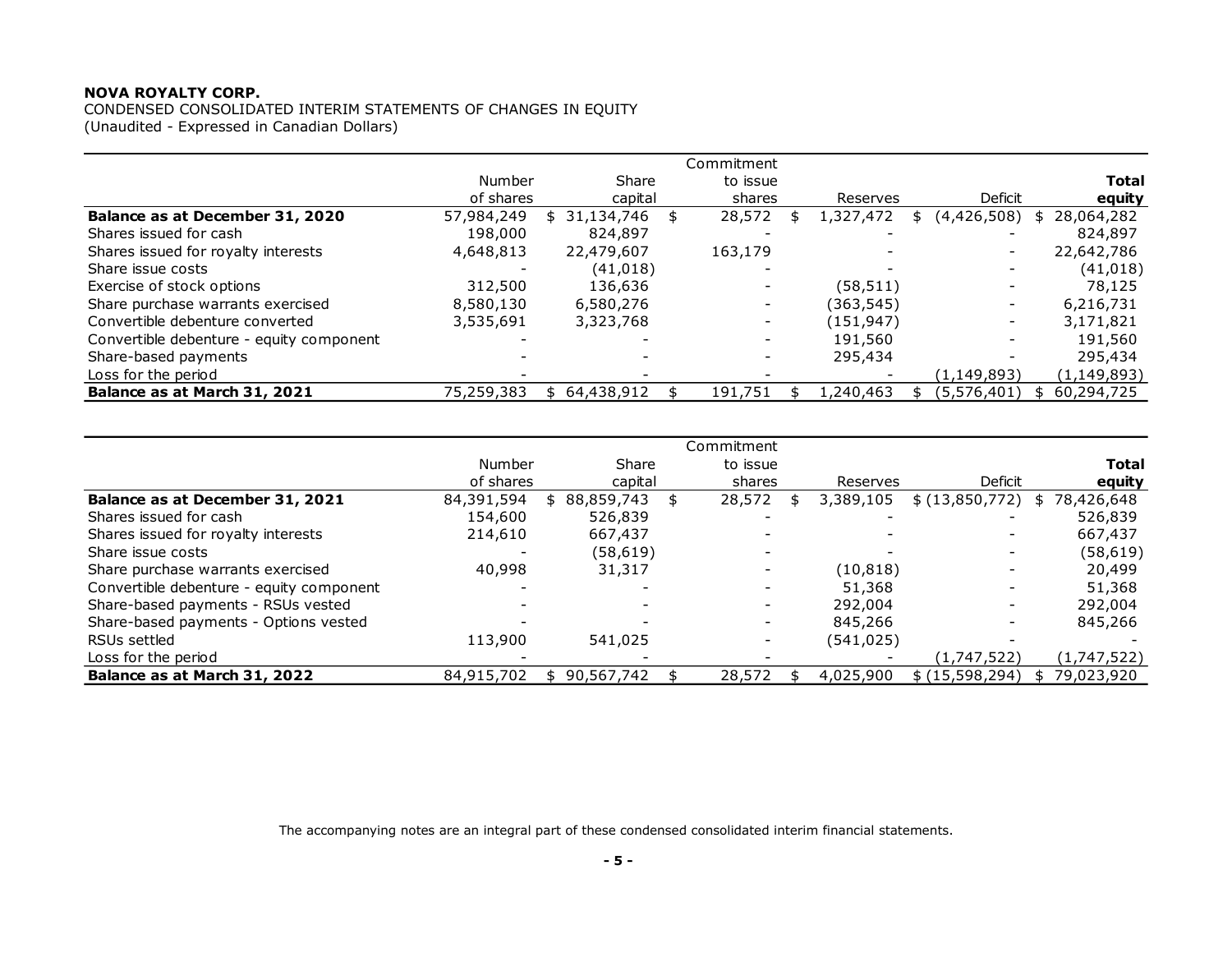## NOVA ROYALTY CORP. NOTES TO THE CONDENSED CONSOLIDATED INTERIM FINANCIAL STATEMENTS (Unaudited - Expressed in Canadian Dollars) FOR THE THREE MONTHS ENDED MARCH 31, 2022

### 1. NATURE OF OPERATIONS AND GOING CONCERN

Nova Royalty Corp. (the "Company") is a royalty company focused on nickel and copper deposits. The Company was incorporated pursuant to the provisions of the British Columbia Business Corporations Act on July 20, 2018 and changed its name to Nova Royalty Corp. on June 9, 2020. The Company's head office, registered, and records office address is 501 - 543 Granville Street, Vancouver, British Columbia, Canada. The Company's common shares are listed on the TSX Venture Exchange ("TSX-V") under the symbol "NOVR" and on the OTCQB Venture Market ("OTCQB") under the symbol "NOVRF."

These condensed consolidated interim financial statements are prepared on a going concern basis, which assumes that the Company will be able to meet its obligations and continue its operations for its next fiscal year. Realization values may be substantially different from the carrying values shown and these condensed consolidated interim financial statements do not give effect to adjustments that would be necessary to the carrying values and classification of assets and liabilities should the Company be unable to continue as a going concern. The Company's continuing operations and the ability of the Company to meet commitments are dependent upon the ability of the Company to continue to raise additional equity or debt financing, or the realization of cash generating royalty interests. At the date of these financial statements, the Company has not achieved profitable operations and has accumulated losses since inception. Management estimates it has sufficient cash and available credit to continue operations over the next 12 months.

In March 2020, the World Health Organization declared coronavirus COVID-19 a global pandemic. This contagious disease outbreak, which has continued to spread, and any related adverse public health developments, has adversely affected workforces, economies, and financial markets globally, potentially leading to an economic downturn. It is not possible for the Company to predict the duration or magnitude of the adverse results of the outbreak and its effects on the Company's business or ability to raise funds.

#### 2. SUMMARY OF SIGNIFICANT ACCOUNTING POLICIES

#### Basis of preparation and measurement

These unaudited condensed consolidated interim financial statements have been prepared in accordance with International Financial Reporting Standards as issued by the International Accounting Standards Board ("IFRS"). These unaudited condensed interim financial statements have been prepared in accordance with International Accounting Standard 34, Interim Financial Reporting ("IAS 34"). Accordingly, certain disclosures included in the annual financial statements prepared in accordance with IFRS have been condensed or omitted. These unaudited condensed consolidated interim financial statements should be read in conjunction with the Company's audited financial statements for the year ended December 31, 2021.

The accounting policies applied in the preparation of these unaudited condensed consolidated interim financial statements are consistent with those applied and disclosed in the Company's audited financial statements for the year ended December 31, 2021. The Company's interim results are not necessarily indicative of its results for a full year.

#### Basis of Consolidation

The consolidated financial statements comprise the accounts of Nova Royalty Corp., the parent company, and its controlled subsidiary, after the elimination of all significant intercompany balances and transactions.

#### Subsidiaries

Subsidiaries are all entities over which the Company has exposure to variable returns from its involvement and has the ability to use power over the investee to affect its returns. The existence and effect of potential voting rights that are currently exercisable or convertible are considered when assessing whether the Company controls another entity. Subsidiaries are fully consolidated from the date on which control is transferred to the Company until the date on which control ceases. The accounts of subsidiaries are prepared for the same reporting period as the parent company, using consistent accounting policies. Inter-company transactions, balances and unrealized gains or losses on transactions are eliminated. The Company's principal and only wholly owned subsidiary is Nova Royalty USA Corp., incorporated in the state of Delaware, USA.

#### Reclassification

Certain comparative figures have been reclassified to conform to the current period presentation.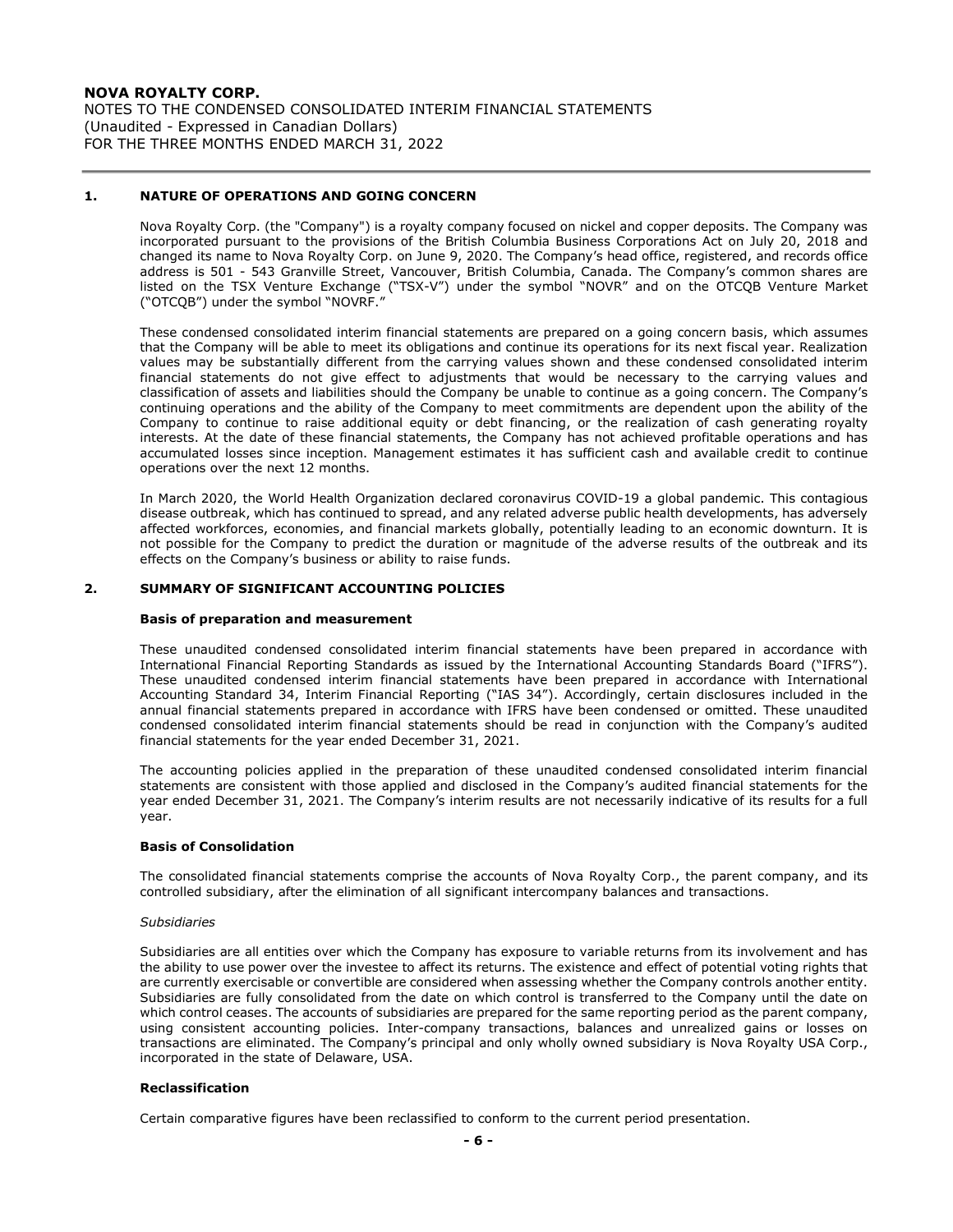NOTES TO THE CONDENSED CONSOLIDATED INTERIM FINANCIAL STATEMENTS (Unaudited - Expressed in Canadian Dollars) FOR THE THREE MONTHS ENDED MARCH 31, 2022

## 3. RECEIVABLES

| ROYALTY CORP.                                                                |                     |                    |
|------------------------------------------------------------------------------|---------------------|--------------------|
| TO THE CONDENSED CONSOLIDATED INTERIM FINANCIAL STATEMENTS                   |                     |                    |
|                                                                              |                     |                    |
|                                                                              |                     |                    |
|                                                                              |                     |                    |
|                                                                              |                     |                    |
| ited - Expressed in Canadian Dollars)<br>E THREE MONTHS ENDED MARCH 31, 2022 |                     |                    |
| <b>RECEIVABLES</b>                                                           |                     |                    |
|                                                                              | March 31            | December 31        |
|                                                                              | 2022                | 2021               |
| Royalty receivable                                                           | \$<br>$663,715$ \$  | 961,885            |
| GST/VAT and other taxes recoverable                                          | 65,091              | 36,745             |
| Other receivables                                                            | 1,938<br>730,744 \$ | 1,938<br>1,000,568 |

#### 4. ROYALTY INTERESTS

| lited - Expressed in Canadian Dollars)                                                                                                                                                                                 |                         |                 | TO THE CONDENSED CONSOLIDATED INTERIM FINANCIAL STATEMENTS |                         |                         |                  |
|------------------------------------------------------------------------------------------------------------------------------------------------------------------------------------------------------------------------|-------------------------|-----------------|------------------------------------------------------------|-------------------------|-------------------------|------------------|
| IE THREE MONTHS ENDED MARCH 31, 2022                                                                                                                                                                                   |                         |                 |                                                            |                         |                         |                  |
| <b>RECEIVABLES</b>                                                                                                                                                                                                     |                         |                 |                                                            |                         |                         |                  |
|                                                                                                                                                                                                                        |                         |                 |                                                            |                         | March 31                | December 31      |
|                                                                                                                                                                                                                        |                         |                 |                                                            |                         | 2022                    | 2021             |
| Royalty receivable                                                                                                                                                                                                     |                         |                 |                                                            | \$                      | 663,715 \$              | 961,885          |
| GST/VAT and other taxes recoverable                                                                                                                                                                                    |                         |                 |                                                            |                         | 65,091                  | 36,745           |
| Other receivables                                                                                                                                                                                                      |                         |                 |                                                            |                         | 1,938                   | 1,938            |
|                                                                                                                                                                                                                        |                         |                 |                                                            |                         |                         |                  |
|                                                                                                                                                                                                                        |                         |                 |                                                            | \$                      | 730,744                 | \$<br>1,000,568  |
| The Company's receivables arise from royalty revenue receivable, goods and services tax receivable from government<br>taxation authorities and amounts due from a joint operating partner.<br><b>ROYALTY INTERESTS</b> | December 31             |                 |                                                            | March 31                | <b>Historical</b>       | Accumulated      |
|                                                                                                                                                                                                                        | 2021                    | Additions       | Depletion                                                  | 2022                    | Cost                    | <b>Depletion</b> |
| Taca Taca<br>\$                                                                                                                                                                                                        | 44,041,003 \$           | $4,648$ \$      | \$                                                         | 44,045,651              | \$<br>44,045,651 \$     |                  |
| Vizcachitas                                                                                                                                                                                                            | 12,851,393              |                 |                                                            | 12,851,393              | 12,851,393              |                  |
| West Wall                                                                                                                                                                                                              | 5,313,588               |                 |                                                            | 5,313,588               | 5,313,588               |                  |
| NuevaUnión                                                                                                                                                                                                             | 4,349,688               |                 |                                                            | 4,349,688               | 4,349,688               |                  |
| Dumont                                                                                                                                                                                                                 | 3,359,490               |                 |                                                            | 3,359,490               | 3,359,490               |                  |
| Aranzazu                                                                                                                                                                                                               | 11,448,754              | 2,599           | (260, 580)                                                 | 11,190,773              | 11,847,182              | (656, 409)       |
| Copper World/Rosemont                                                                                                                                                                                                  |                         | 3,460,548       |                                                            | 3,460,548               | 3,460,548               |                  |
| Other <sup>1</sup><br>\$                                                                                                                                                                                               | 1,983,350<br>83,347,266 | 3,467,795<br>\$ | $(260, 580)$ \$<br>\$                                      | 1,983,350<br>86,554,481 | 1,983,350<br>87,210,890 | \$<br>(656, 409) |
|                                                                                                                                                                                                                        |                         |                 |                                                            |                         |                         |                  |

#### Copper World & Rosemont royalty

 In January 2022, the Company acquired a 0.135% net smelter return ("NSR") royalty on the Copper World and Rosemont copper projects in Arizona, USA, owned by Hudbay Minerals Inc. ("HudBay"; TSX: HBM; NYSE: HBM). The total acquisition price of US\$5,463,236, is payable as follows:

- a) US\$992,647 (\$1,261,853) of cash on closing (paid);
- b) US\$500,000 in common shares on closing (issued 214,610 common shares of the Company with a fair market value of \$667,437);
- c) US\$992,647 in cash due on or before the earlier of: (i) January 26, 2023 and (ii) 30 days after the Company completes a single equity financing resulting in aggregate net proceeds of at least US\$10,000,000; and
- d) US\$2,977,942 in cash due 30 days following the later of 12 months after the announcement of full-scale production and the receipt of the first three royalty payments under the agreement.

 The Company will retain a right-of-first refusal ("ROFR") in respect to an additional 0.540% NSR owned by the sellers of the royalty, covering the same area of the originally purchased NSR.

#### Aranzazu royalty

In August 2021, the Company acquired a 1.0% NSR royalty on the Aranzazu producing copper-gold-silver mine (the "Aranzazu Royalty" or "Aranzazu") owned by Aura Minerals Inc. ("Aura"; TSX: ORA). Consideration of \$10,104,560 (US\$8,000,000) cash and 388,093 common shares of the Company with a fair market value of \$1,206,970 was paid on closing of the acquisition.

The Company is entitled to 1.0% of the NSR royalty on all products sold at Aranzazu, less certain allowable deductions, provided that the monthly average price per pound of copper, as quoted by the London Metals Exchange, equals or exceeds US\$2.00 per pound.

As part of the acquisition, the Company paid cash finder's fees of \$73,776 and non-cash finders fees through the issuance of 35,218 common shares, valued at \$101,428.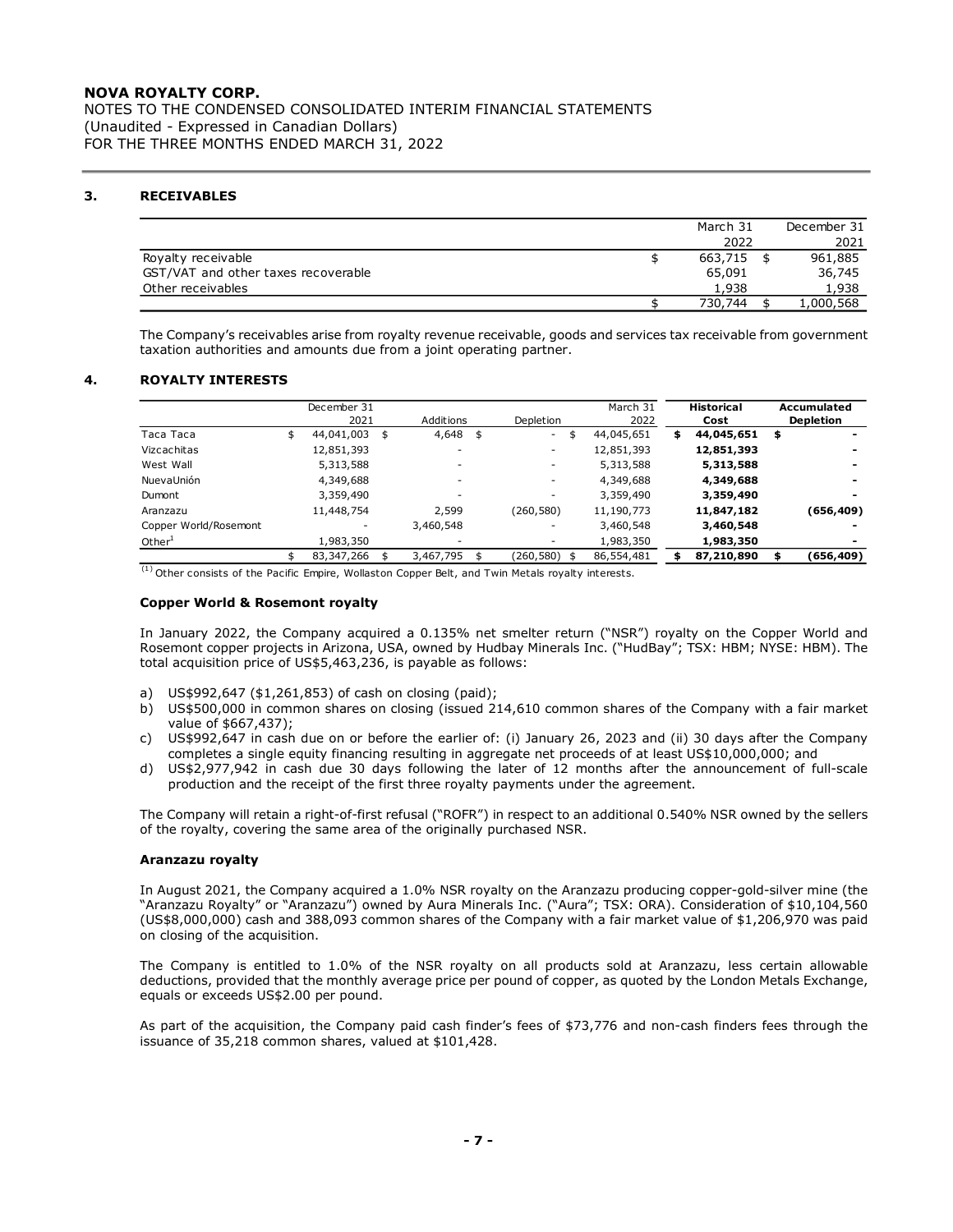## NOVA ROYALTY CORP. NOTES TO THE CONDENSED CONSOLIDATED INTERIM FINANCIAL STATEMENTS (Unaudited - Expressed in Canadian Dollars) FOR THE THREE MONTHS ENDED MARCH 31, 2022

### 4. ROYALTY INTERESTS (cont'd...)

#### West Wall royalty

In June 2021, the Company acquired rights to a 1.0% net proceeds royalty ("NPR") from Sociedad Minera Auromín Limitada ("Auromín") on the West Wall copper-gold-molybdenum project located in the central Chilean Andes. The project is a joint venture owned 50/50 by Anglo American PLC ("Anglo American"; GBX:AAL) and Glencore PLC ("Glencore"; LSE:GLEN). Cash consideration of US\$4,200,000 (\$5,105,436) was paid on closing of the acquisition.

Under the terms of the agreement, the Company also has rights to receive a 1.0% interest in other mining tenements established as designated areas in the surrounding region under certain terms and conditions.

As part of the acquisition, the Company agreed to pay a 2% finder's fee through the issuance of 30,748 common shares, valued at \$103,621.

## Taca Taca royalty

In November 2020, the Company acquired a 0.24% NSR royalty on the Taca Taca copper-gold-molybdenum project in Salta Province of Argentina ("Taca Taca") from certain private sellers for up-front consideration of US\$8,500,000 (\$11,070,230) and 2,000,000 common shares of the Company, valued at \$3,200,000, with additional payments of US\$500,000 six months after closing (\$608,045 paid), US\$1,000,000 twelve months after closing (\$1,239,478 paid), and US\$500,000 in November, 2022. As part of the acquisition, the Company paid a 2% finder's fee through the issuance of 212,702 common shares valued at \$340,323. The royalty is subject to a buyback right based on the proven reserves at Taca Taca in a feasibility study completed by a recognized, international consulting firm that is contracted by mutual consent of all parties, including royalty holders. The buyback amount will be equivalent to the amount of the proven reserves multiplied by the prevailing market prices of all applicable commodities within Taca Taca.

In February 2021, the Company acquired a further 0.18% NSR on the Taca Taca project, increasing the total NSR royalty to 0.42%. The acquisition price was US\$3,000,000 (\$3,809,400) in cash and 4,545,454 common shares of the Company, valued at \$21,954,543, both paid on closing of the agreement. A further US\$4,000,000 is due within 10 days after the date of the commencement of commerical production on the Taca Taca project. As part of the acquisition, the Company paid a 2% finder's fee through the issuance of 103,359 common shares valued at \$525,064.

#### Vizcachitas royalty

In February 2021, the Company completed the acquisition of a 0.98% NSR royalty on open pit operations and 0.49% on underground operations on the San Jose exploitation concession forming part of the Vizcachitas Project in Chile, which is owned by Los Andes Copper Ltd. ("LAC"; TSXV:LA). The acquisition price was US\$6,500,000 (\$8,264,373) in cash paid on closing and a further US\$9,500,000 payable in common shares of the Company upon achievement of certain project milestones, which include:

- a) US\$1,750,000 upon issuance of a valid Resolución de Calificación Ambiental ("RCA"), an environmental permit that allows drilling activities regarding the Vizcachitas Project (paid through the issuance of 535,179 common shares valued at \$1,948,052);
- b) US\$1,750,000 upon issuance of the other permits required by the RCA to commence the execution of drilling on the Vizcachitas Project (paid through the issuance of 703,415 common shares valued at \$2,236,860);
- c) US\$1,500,000 upon the disclosure of a pre-feasibility study prepared in accordance with National Instrument 43-101 Standards of Disclosure for Mineral Projects with respect to the Vizcachitas Project which includes the Concession; and
- d) US\$4,500,000 upon the first to occur of: (i) LAC or its successors or assign makes a fully-financed construction decision on the Vizcachitas Project (or any part thereof that includes the concession); (ii) LAC or its successor or assign enters into an earn-in transaction with respect to the Vizcachitas Project (or any part thereof that includes the concession) or for LAC itself, with a third party, for a minimum interest of 51%; or (iii) LAC or its successor or assign sells the Vizcachitas Project (or any part thereof that includes the Concession) or LAC to an arms' length third party.

As part of the acquisition, the Company paid a 1% finder's fee through the issuance of 40,291 common shares, valued at \$163,179.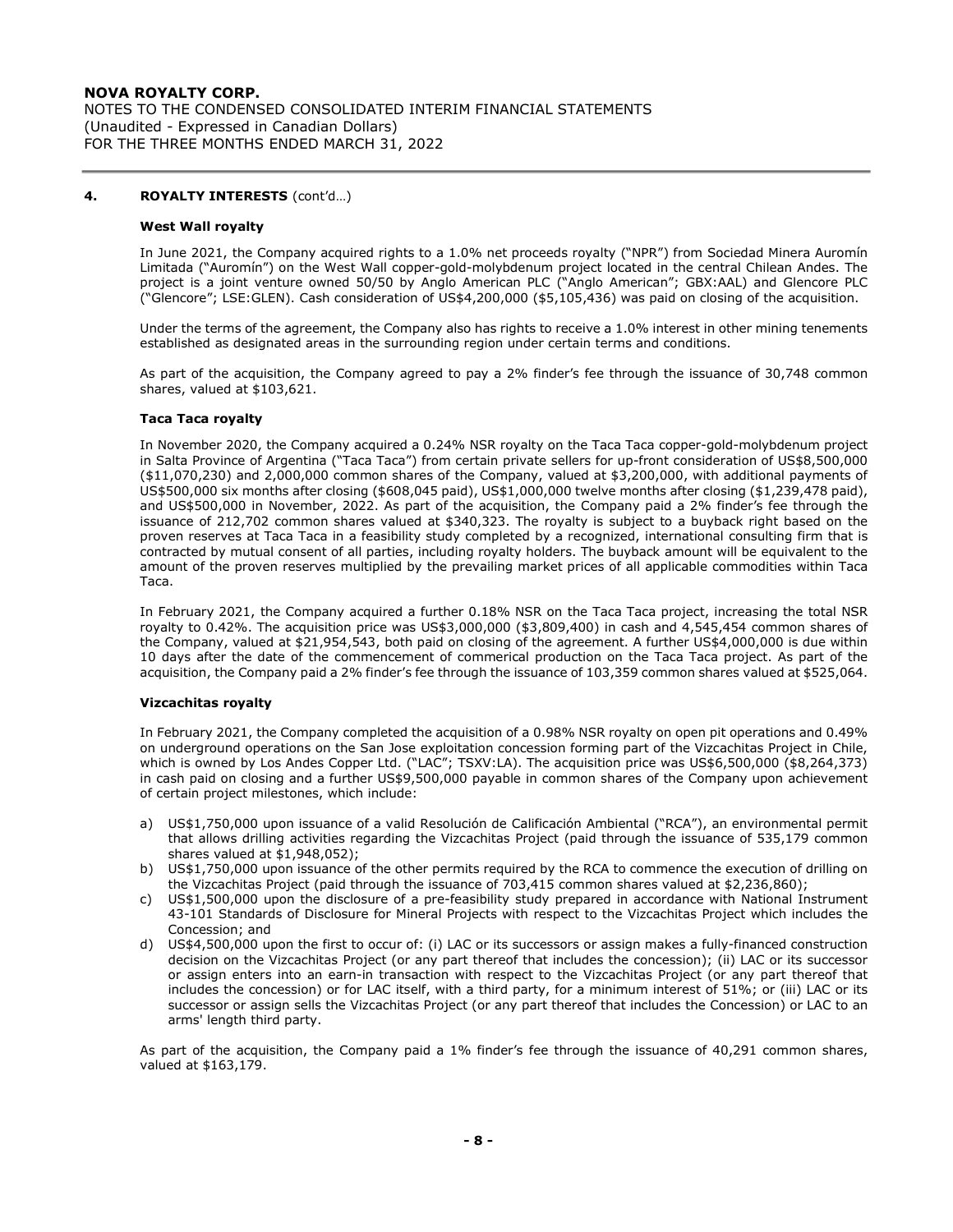NOTES TO THE CONDENSED CONSOLIDATED INTERIM FINANCIAL STATEMENTS (Unaudited - Expressed in Canadian Dollars) FOR THE THREE MONTHS ENDED MARCH 31, 2022

## 4. ROYALTY INTERESTS (cont'd...)

#### NuevaUnión royalty

In February 2020, the Company acquired an existing 2.0% NSR royalty on future copper production on the Cantarito claim which makes up part of the La Fortuna deposit in the Huasco Province in the Atacama region of Chile. The acquisition was completed as a joint venture with Metalla Royalty & Streaming Ltd. ("Metalla"; TSXV:MTA) with the companies having formed a special purpose vehicle to hold the Cantarito royalty. The aggregate consideration of US\$8,000,000 is split between the Company and Metalla, where the Company has agreed to pay 75% or US\$6,000,000. On closing, the Company paid US\$2,250,000 (\$2,992,635) in cash. In February 2021, the Company paid US\$750,000 (\$952,867) in cash. The Company has agreed to pay a further US\$1,500,000 in cash and US\$1,500,000 in common shares upon the achievement of commercial production at the La Fortuna deposit. As part of the acquisition, the Company paid a finder's fee through the issuance of 425,280 common shares valued at \$212,640.

#### Dumont royalty

## 5. DEFERRED ACQUISITION COSTS

|                                         | March 31   | December 31    |
|-----------------------------------------|------------|----------------|
|                                         | 2022       | 2021           |
| Opening balance                         | 291,538    | 75,658         |
| Additions                               | 138,891    | 397,096        |
| Reallocation for completed acquisitions | (137, 800) | (181, 216)     |
|                                         | 292,629    | <u>291,538</u> |

## 6. ACCOUNTS PAYABLE AND ACCRUED LIABILITIES

| paid US\$750,000 (\$952,867) in cash. The Company has agreed to pay a further US\$1,500,000 in cash and                                                                                                                                                                                                                                                                   |                  |             |
|---------------------------------------------------------------------------------------------------------------------------------------------------------------------------------------------------------------------------------------------------------------------------------------------------------------------------------------------------------------------------|------------------|-------------|
| US\$1,500,000 in common shares upon the achievement of commercial production at the La Fortuna deposit. As part<br>of the acquisition, the Company paid a finder's fee through the issuance of 425,280 common shares valued at<br>\$212,640.                                                                                                                              |                  |             |
| <b>Dumont royalty</b>                                                                                                                                                                                                                                                                                                                                                     |                  |             |
| In January 2019, the Company acquired a 2.0% NSR on a portion of the Dumont nickel-cobalt project located in<br>Quebec, which was previously held by Karora Resources Inc. ("Karora"). In January 2021, Karora sold its interest to<br>Waterton Global Resource Investments, who has the option to buy back one half of the NSR royalty for \$1,000,000.                  |                  |             |
| DEFERRED ACQUISITION COSTS                                                                                                                                                                                                                                                                                                                                                |                  |             |
|                                                                                                                                                                                                                                                                                                                                                                           | March 31         | December 31 |
|                                                                                                                                                                                                                                                                                                                                                                           | 2022             | 2021        |
| Opening balance                                                                                                                                                                                                                                                                                                                                                           | \$<br>291,538 \$ | 75,658      |
|                                                                                                                                                                                                                                                                                                                                                                           |                  |             |
| Additions                                                                                                                                                                                                                                                                                                                                                                 | 138,891          | 397,096     |
| Reallocation for completed acquisitions                                                                                                                                                                                                                                                                                                                                   | (137.800)        | (181, 216)  |
|                                                                                                                                                                                                                                                                                                                                                                           | \$<br>292,629 \$ | 291,538     |
| Costs incurred or accrued prior to the execution and closing of a royalty agreement are deferred. Deferred costs are<br>reallocated to royalty interests upon signing of a definitive agreement. If management determines not to proceed<br>with a proposed acquisition, the deferred costs are expensed at that time.<br><b>ACCOUNTS PAYABLE AND ACCRUED LIABILITIES</b> |                  |             |
|                                                                                                                                                                                                                                                                                                                                                                           | March 31         | December 31 |
|                                                                                                                                                                                                                                                                                                                                                                           | 2022             | 2021        |
| Trade and other payables                                                                                                                                                                                                                                                                                                                                                  | \$<br>246,687 \$ | 639,070     |
| Payables on Taca Taca acquisition (Note 12)                                                                                                                                                                                                                                                                                                                               | 624,800          | 633,900     |
| Payables on Copperworld & Rosemont acquisition (Note 12)                                                                                                                                                                                                                                                                                                                  | 1,240,412        |             |
| Accrued liabilities                                                                                                                                                                                                                                                                                                                                                       | 1,156,078        | 1,220,997   |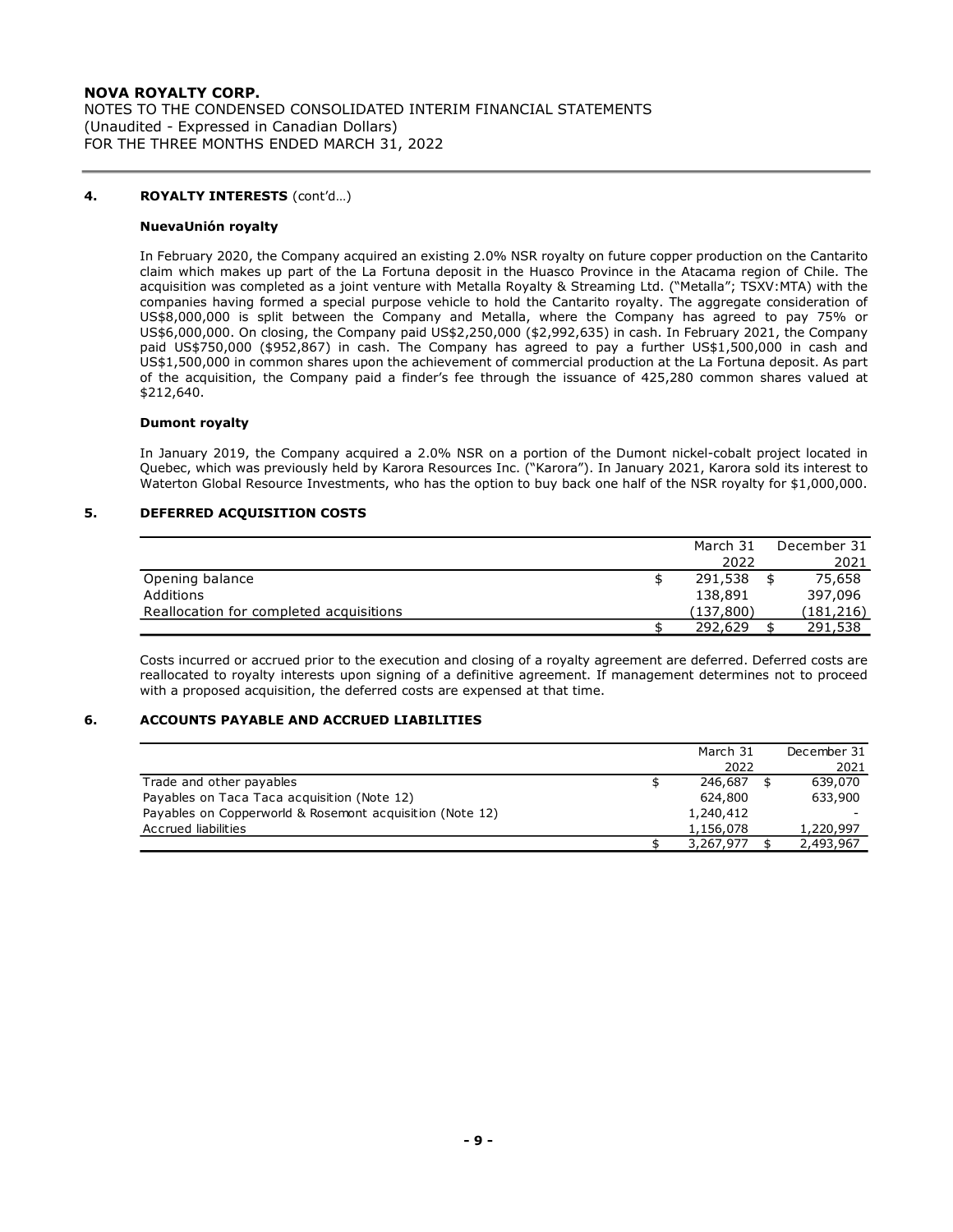NOTES TO THE CONDENSED CONSOLIDATED INTERIM FINANCIAL STATEMENTS (Unaudited - Expressed in Canadian Dollars) FOR THE THREE MONTHS ENDED MARCH 31, 2022

## 7. CONVERTIBLE DEBENTURE

|                                  | March 31  | December 31   |
|----------------------------------|-----------|---------------|
|                                  | 2022      | 2021          |
| Opening balance                  | 4,898,593 | 3,026,912     |
| Additions                        | 1,500,000 | 5,000,000     |
| Transaction costs                | (7, 816)  | (279, 838)    |
| Allocation of conversion feature | (63,938)  | (273, 961)    |
| Accretion and interest           | 157,409   | 550,493       |
| Conversion to common shares      |           | (3, 125, 013) |
|                                  | 6,484,248 | 4,898,593     |

In October 2020, the Company obtained a convertible loan facility of up to \$13,000,000 with Beedie Capital ("Beedie") to fund acquisitions of royalties and streams. The loan was funded by way of an initial advance of \$3,500,000 at closing, and the remaining \$9,500,000 available for subsequent advances in minimum tranches of \$1,500,000 over the term of the loan. The initial advance was convertible into common shares of the Company at a conversion price of \$1.00 per share and with respect to any subsequent advance, at a conversion price equal to a 20% premium above the 30-day volume-weighted average price ("VWAP") of the Company's common shares on the TSX-V. The loan carried an interest rate of 8.0% on advanced funds and 1.5% on standby funds available, with the principal payment due 48 months after closing. The Company had the option under the loan to defer any interest payments during the first 24 months. Beedie also committed to a subscription of \$2,000,000 in the Company's first public offering that subsequently closed in November 2020. In October 2020, the Company drew down the initial advance of \$3,500,000, of which \$2,936,314 was allocated as a financial liability and the residual value of \$198,755 was allocated to the conversion feature as equity, net of transaction costs. A deferred tax liability of \$46,808 related to the taxable temporary difference arising from the equity portion of the convertible loan was recognized in equity reserves. The effective interest rate on the liability was 13.2% per annum, with an expected life of 4.00 years. In February 2021, all outstanding principal and accrued interest related to the initial advance was converted into 3,535,691 common shares of the Company. The Company also recorded a deferred income tax expense of \$46,808 with an offset to equity reserves to unwind a portion of the deferred taxes that were recognized in October 2020 upon issuance of the initial advance.

In February 2021, an advance of \$5,000,000 was drawn on the facility. This second advance is convertible into common shares of the Company at a conversion price of \$5.67 per common share, accrues interest at 8.00% per annum and matures on October 7, 2024. On initial recognition of the second advance, \$4,726,039 was allocated as a financial liability and the residual value of \$273,961 was allocated to the conversion feature as equity. A deferred tax liability of \$66,179 related to the taxable temporary difference arising from the equity portion of the convertible loan has been recognized in equity reserves. Transaction costs of \$279,839 and \$16,222 were allocated to the financial liability and equity portions of the convertible debt respectively. The effective interest rate on the liability is 11.8% per annum, with an original expected life of 3.62 years. The Company has incurred \$132,568 (2021 - \$53,260) of interest expense on the second advance for the three months ended March 31, 2022.

In February 2021, the Company entered into an amended and restated convertible loan agreement with Beedie in which the total funds available under the facility increased to \$20,000,000. As at March 31, 2022, undrawn funds available under the convertible loan facility were \$18,500,000 (December 31, 2021 - \$20,000,000). Under the amended and restated convertible loan agreement, the Company is required to maintain a cash balance of at least \$500,000 at all times. During the three months ended March 31, 2022 and as at March 31, 2022 the Company was in compliance with this financial covenant.

In January 2022, an advance of \$1,500,000 was drawn on the facility. This third advance is convertible into common shares of the Company at a conversion price of \$3.51 per common share, accrues interest at 8.00% per annum and matures on October 7, 2024. On initial recognition of the third advance, \$1,436,062 was allocated as a financial liability and the residual value of \$63,938 was allocated to the conversion feature as equity. A deferred tax liability of \$16,143 related to the taxable temporary difference arising from the equity portion of the convertible loan has been recognized in equity reserves. Transaction costs of \$7,816 and \$348 were allocated to the financial liability and equity portions of the convertible debt respectively. The effective interest rate on the liability is 9.9% per annum, with an original expected life of 2.70 years. The Company has incurred \$24,842 (2021 - \$Nil) of interest expense on the third advance for the three months ended March 31, 2022.

During the three months ended March 31, 2022, the Company recorded standby charges of \$69,966 (2021 - \$61,515) included in interest and accretion on convertible debenture, of which \$Nil (2021 - \$8,255) was paid and \$382,828 (December 31, 2021 - \$312,862) was included in accrued liabilities as at March 31, 2022.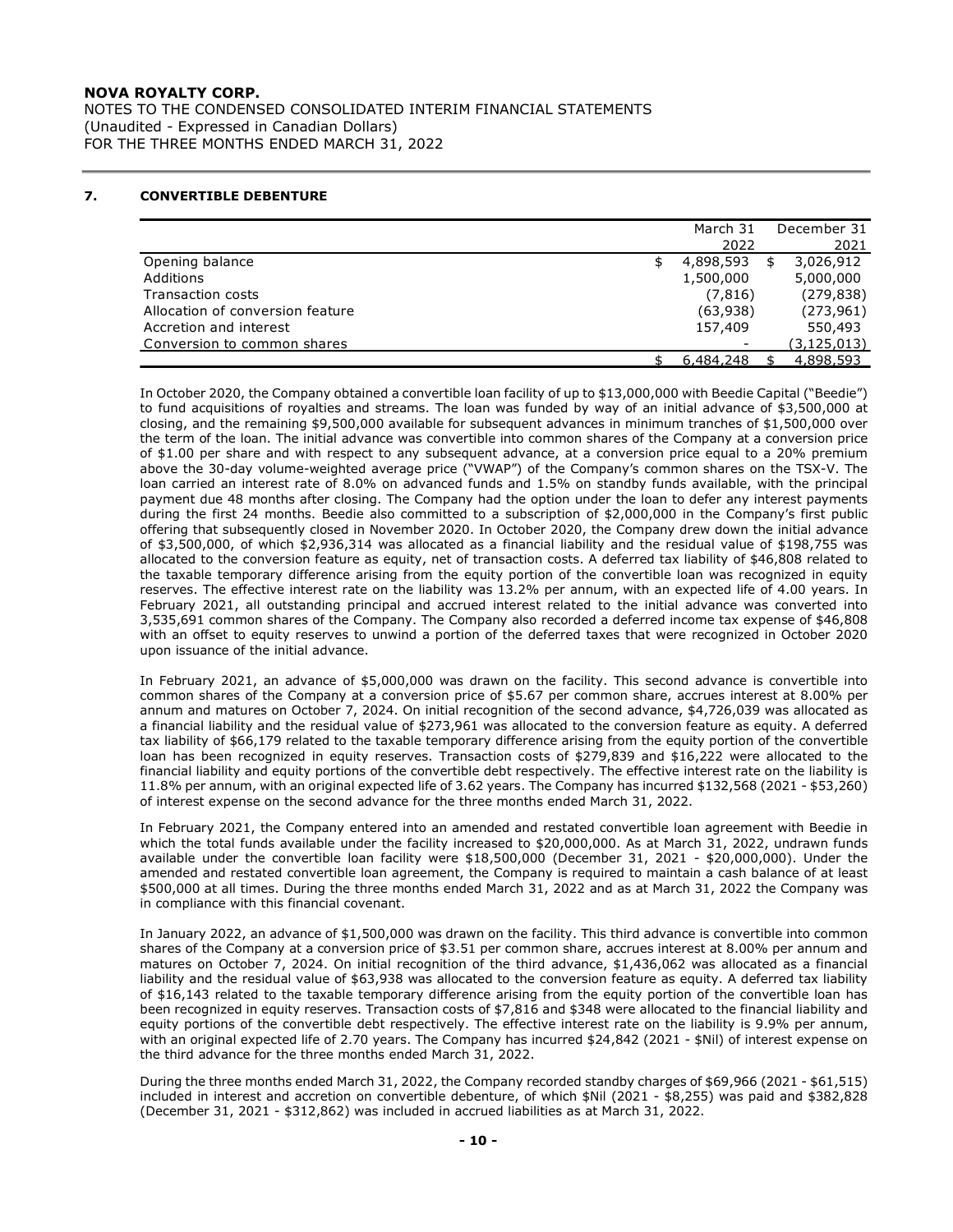NOTES TO THE CONDENSED CONSOLIDATED INTERIM FINANCIAL STATEMENTS (Unaudited - Expressed in Canadian Dollars) FOR THE THREE MONTHS ENDED MARCH 31, 2022

#### 8. SHARE CAPITAL

As at March 31, 2022, the authorized share capital consists of an unlimited number of common shares without par value, of which 830,625 (December 31, 2021 - 1,393,125) common shares were held in escrow to be released over time to April 2022.

In February 2021, the Company established an at-the-market ("ATM") equity program to distribute up to \$25,000,000 of common shares of the Company under the ATM equity program. The common shares will be issued by the Company to the public from time to time, through the agents, at the Company's discretion.

#### Issued share capital

During the three months ended March 31, 2022, the Company:

- a) issued 154,600 common shares pursuant to its ATM equity program for gross proceeds of \$526,839 with aggregate share issue costs paid and/or accrued of \$58,621;
- b) issued 214,610 common shares, valued at \$667,437, pursuant to the acquisition of royalty interest;
- c) issued 40,998 common shares for proceeds of \$20,499 on the exercise of share purchase warrants; and
- d) issued 113,900 common shares pursuant to the settlement of 113,900 restricted share units ("RSUs").

During the three months ended March 31, 2021, the Company:

- a) issued 198,000 common shares in the ATM equity program for gross proceeds of \$824,897, with aggregate share issue costs paid and/or accrued of \$41,018;
- b) issued 4,648,813 common shares, valued at \$22,479,607, pursuant to the acquisition of royalty interests and accrued associated non-cash finder's fees of \$163,179 as a commitment to issue shares;
- c) issued 3,535,691 common shares through the conversion of a convertible debenture;
- d) issued 312,500 common shares for proceeds of \$78,125 on the exercise of 312,500 stock options; and
- e) issued 8,580,130 common shares for proceeds of \$6,216,731 on the exercise of 8,580,130 share purchase warrants.

#### Stock options

The Company has adopted a stock option plan approved by the Company's shareholders. The maximum number of shares that may be reserved for issuance under the plan is limited to 10% of the issued common shares of the Company at any time, less the amount reserved for RSUs. The vesting terms, if any, are determined by the Company's Board of Directors at the time of the grant.

There were no changes to the number of stock options outstanding for the three months ended March 31, 2022. The weighted average remaining useful life of stock options outstanding is 3.64 (December 31, 2021 - 3.89) years. The Company's outstanding and exercisable stock options as at March 31, 2022 are as follows:

| Expiry date     | Exercise price | Outstanding | Exercisable              |  |
|-----------------|----------------|-------------|--------------------------|--|
| March 1, 2024   | 0.25           | 1,225,000   | 1,225,000                |  |
| March 1, 2026   | 4.75           | 325,000     | 108,333                  |  |
| August 27, 2026 | 3.30           | 2,630,000   | $\overline{\phantom{0}}$ |  |
|                 |                | 4,180,000   | 1,333,333                |  |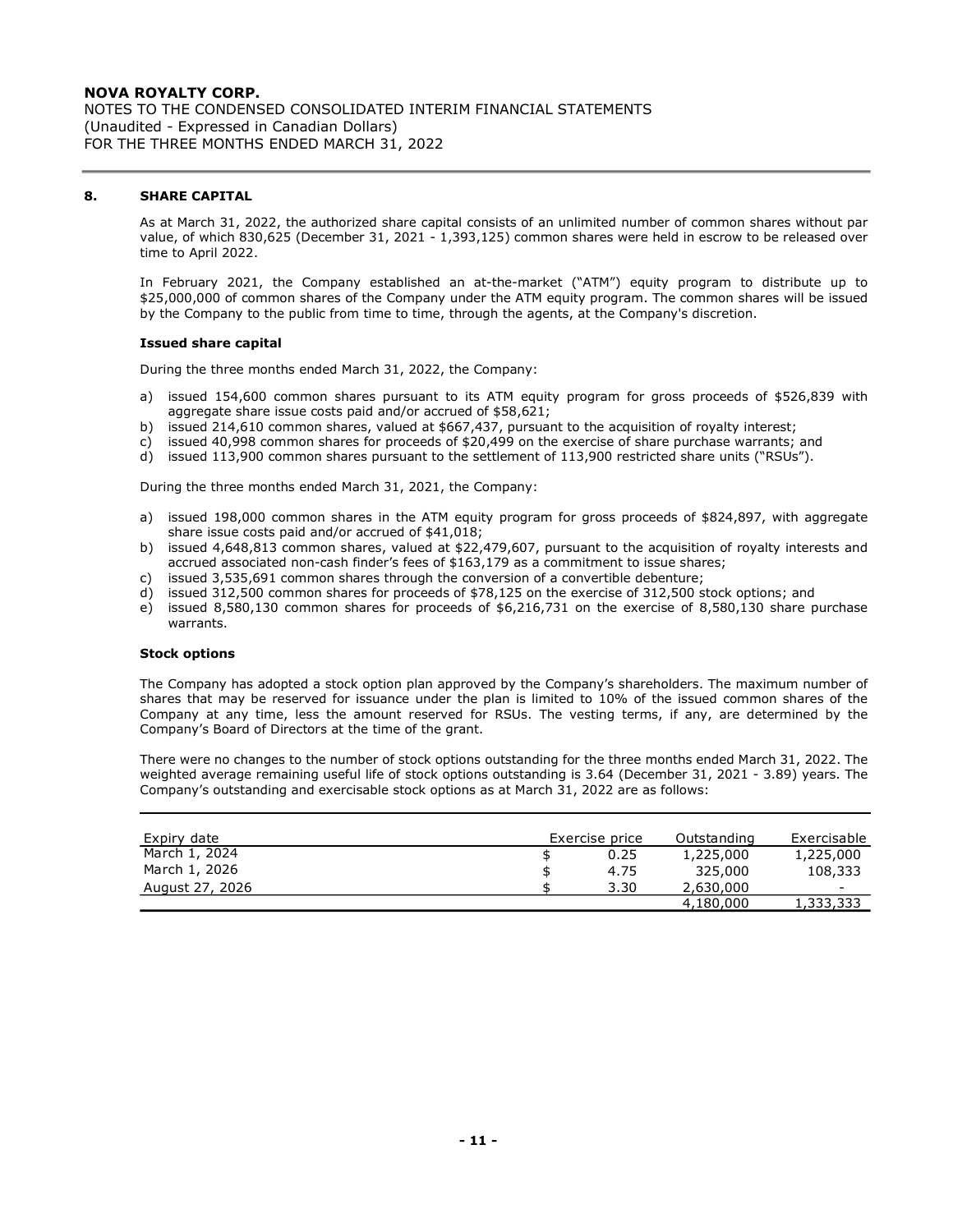NOTES TO THE CONDENSED CONSOLIDATED INTERIM FINANCIAL STATEMENTS (Unaudited - Expressed in Canadian Dollars) FOR THE THREE MONTHS ENDED MARCH 31, 2022

## 8. **SHARE CAPITAL** (cont'd...)

### Restricted share units

The continuity of RSUs for the three months ended March 31, 2022 is as follows:

|                          | <b>Jutstanding</b> |
|--------------------------|--------------------|
| As at December 31, 2021  | 1,305,000          |
| Settled                  | (113,900)          |
| 2022<br>As at March 31,. | 1,191,100          |
|                          |                    |

As at March 31, 2022, the weighted average remaining life of the RSUs outstanding was 0.50 (December 31, 2021 - 0.89) years with vesting periods of up to 36 months. The Company's outstanding RSUs as at March 31, 2022 are as follows:

| Expiry<br>date                      | itstanding<br>Ju†              | Unvested     |
|-------------------------------------|--------------------------------|--------------|
| 2022<br>$\sim$ $-$<br>Apr<br>$\sim$ | 900,000                        | 900,000<br>. |
| ∕ ר∩ר<br>Mar 01<br>74<br>20Z        | 291,100                        | 267,300      |
|                                     | 101<br>100<br><b>L,LJI,LUU</b> | 1,167,300    |

#### Share purchase warrants

The continuity of share purchase warrants for the three months ended March 31, 2022 is as follows:

|                         |             | Weighted average |
|-------------------------|-------------|------------------|
|                         |             | exercise         |
|                         | Outstanding | price            |
| As at December 31, 2021 | 40,998      | 0.50             |
| Exercised               | (40, 998)   | 0.50             |
| As at March 31, 2022    |             |                  |

### Share-based payments and share-based payment reserve

During the three months ended March 31, 2022, the Company granted Nil (2021 - 325,000) stock options with a weighted average fair value of \$Nil (2021 - \$3.53) per option. The fair value of the stock options granted was estimated using the Black-Scholes option pricing model with the following assumptions:

|                                 | Three months | Three months |  |
|---------------------------------|--------------|--------------|--|
|                                 | ended        | ended        |  |
|                                 | March 31     | March 31     |  |
| Weighted average:               | 2022         | 2021         |  |
| Risk free interest rate         | n/a          | $0.90\%$     |  |
| Expected dividend yield         | n/a          | 0%           |  |
| Expected stock price volatility | n/a          | 100%         |  |
| Expected life in years          | n/a          |              |  |
| Forfeiture rate                 | n/a          | 0%           |  |

During the three months ended March 31, 2022, the Company recorded share-based payment expense of \$1,137,270 (2021 - \$295,434), of which \$292,004 (2021 - \$73,068) represents the fair value of options vested during the period with the offsetting amounts credited to reserves, and \$845,266 (2021 - \$222,366) represents the fair value of RSUs vested during the period.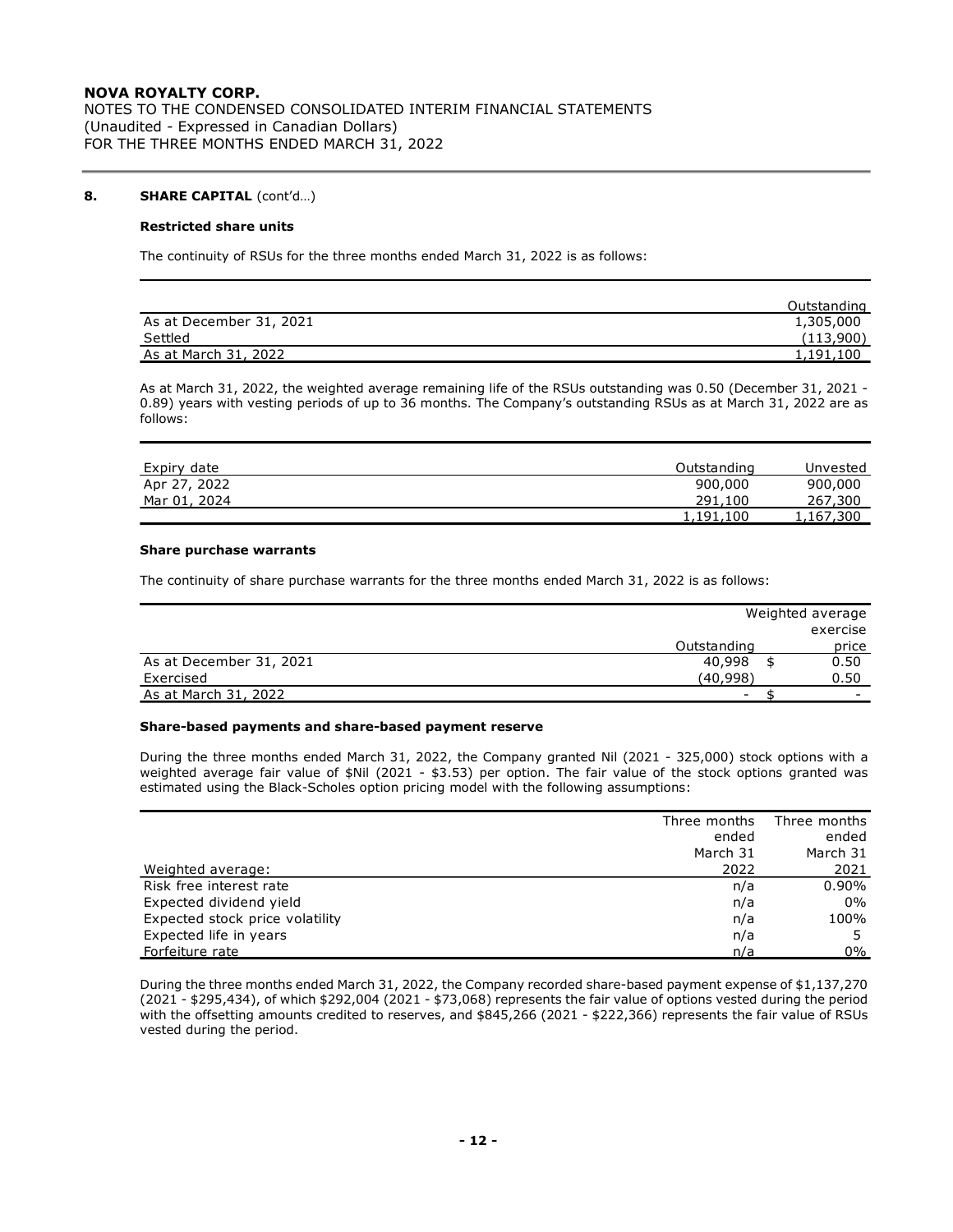NOTES TO THE CONDENSED CONSOLIDATED INTERIM FINANCIAL STATEMENTS (Unaudited - Expressed in Canadian Dollars) FOR THE THREE MONTHS ENDED MARCH 31, 2022

## 9. RELATED PARTY BALANCES AND TRANSACTIONS

The Company considers key management personnel to include its management, outside directors, and any entity controlled by them. The aggregate value of transactions and outstanding balances relating to key management personnel were as follows:

|                                   | Salary or       | Share-based |         |
|-----------------------------------|-----------------|-------------|---------|
| Three months ended March 31, 2022 | consulting fees | payments    | Total   |
| Management                        | 19,202          | 191,366     | 210,568 |
| <b>Directors</b>                  | 60,856          | 515,185     | 576,041 |
|                                   | 80,058          | 706,551     | 786,609 |
|                                   |                 |             |         |
|                                   | Salary or       | Share-based |         |
| Three months ended March 31, 2021 | consulting fees | payments    | Total   |
| Management                        | 38,610          | 72,233      | 110,843 |
| <b>Directors</b>                  | 40,750          | 123,614     | 164,364 |
|                                   | 79,360          | 195,847     | 275,207 |

During the three months ended March 31, 2022, the Company paid or accrued \$45,000 (2021 - \$45,000) to Seabord Services Corp. ("Seabord"). Seabord provides the following services: A Chief Financial Officer ("CFO"), a Corporate Secretary, accounting and administration staff, and office space to the Company. The CFO and Corporate Secretary are employees of Seabord and are not paid directly by the Company.

During the three months ended March 31, 2021, the Company paid or accrued professional fees of \$345,127 to DLA Piper (Canada) LLP ("DLA Piper"), a law firm in which a former director is a partner of. The partner became a former related party of the Company on November 18, 2021.

As at March 31, 2022, included in accounts payable and accrued liabilities is \$332,665 (December 31, 2021 - \$489,997) to key management personnel for fees and reimbursable expenses, and \$Nil (December 31, 2021 - \$Nil) to Seabord. In addition, as at March 31, 2022, the Company has a commitment to issue 57,144 (December 31, 2021 - 57,144) common shares, valued at \$28,572 (December 31, 2021 - \$28,572), to Seabord for services rendered during 2020 before the public listing was completed.

### 10. SUPPLEMENTAL DISCLOSURE WITH RESPECT TO CASH FLOWS

#### Significant non-cash investing and financing activities

During the three months ended March 31, 2022, the Company:

- a) issued 214,610 common shares, valued at \$667,437, pursuant to royalty interest acquisition agreements;
- b) accrued \$1,350,252 in accounts payable and accrued liabilities pursuant to royalty interest acquisition agreements and due diligence costs;
- c) reallocated \$137,800 of deferred acquisition costs to royalty interests on completion of the Rosemont/Copper World royalty interest acquisition;
- d) reallocated \$63,938 to reserves for the conversion feature of the January 2022 advance (Note 7) on the convertible debenture, of which \$16,143 was recognized as a deferred income tax recovery for the temporary difference related to the conversion feature;
- e) reallocated \$10,818 from reserves to share capital for 40,998 share purchase warrants exercised; and
- f) reallocated \$541,025 from reserves to share capital on the vesting of 113,900 RSUs.

During the three months ended March 31, 2021, the Company:

- a) issued 4,648,813 common shares, valued at \$22,479,607, pursuant to royalty interest acquisition agreement;
- b) recognized a commitment to issue 40,291 common shares, valued at \$163,179, pursuant to a finder's fee on royalty interest acquisition;
- c) reallocated \$75,658 of deferred acquisition costs to royalty interest on completion of the Vizcachitas and Taca Taca royalty interest acquisitions;
- d) reallocated \$191,560 to reserves for the conversion feature of the subsequent advance on the convertible debenture;
- e) issued 3,535,691 common shares, valued at \$3,323,768, pursuant to the conversion of convertible debenture;
- f) reallocated \$58,511 from reserves to share capital for 312,500 stock options exercised; and
- g) reallocated \$363,545 from reserves to share capital for 8,580,130 share purchase warrants exercised.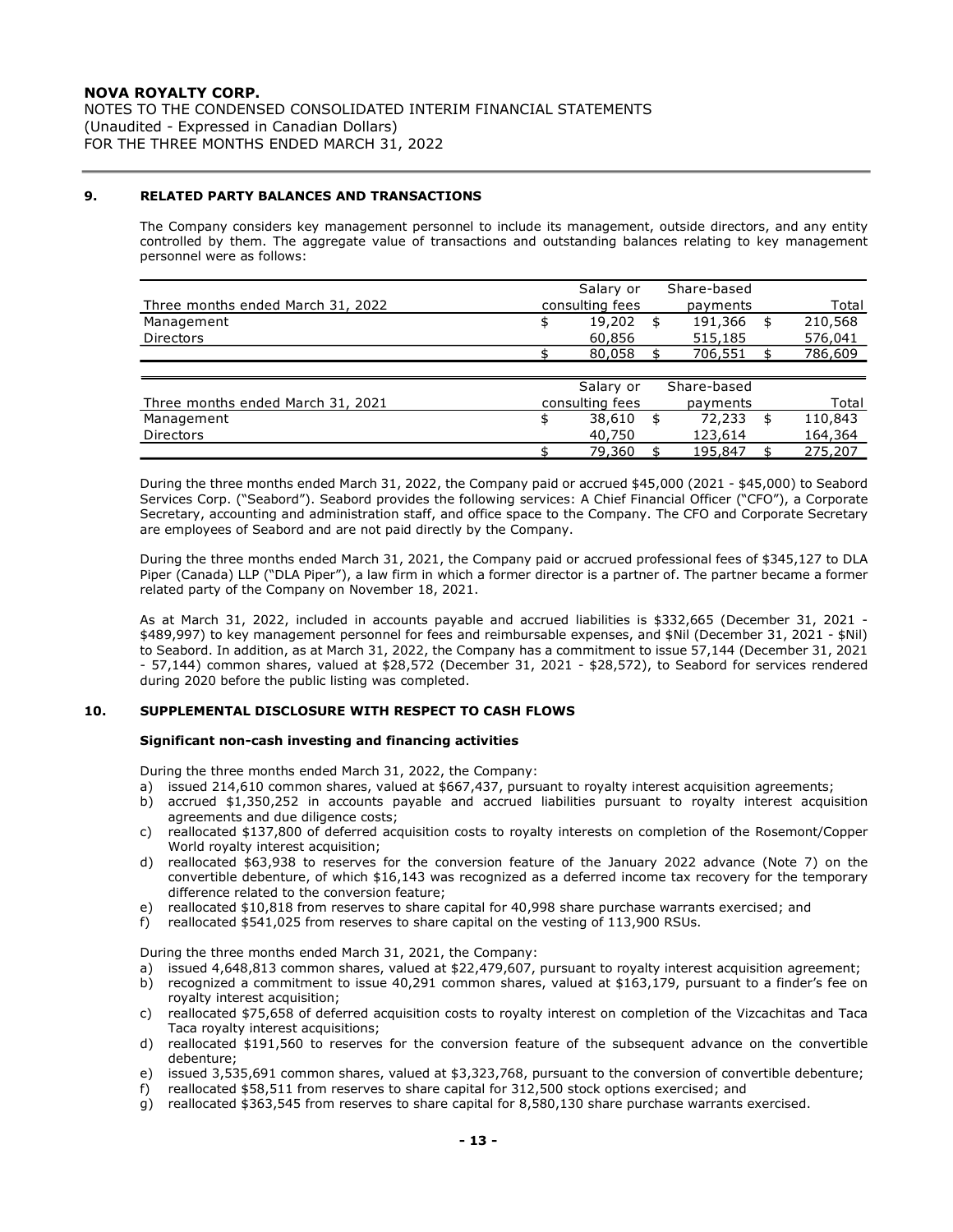NOTES TO THE CONDENSED CONSOLIDATED INTERIM FINANCIAL STATEMENTS (Unaudited - Expressed in Canadian Dollars) FOR THE THREE MONTHS ENDED MARCH 31, 2022

## 11. FINANCIAL INSTRUMENTS

| ROYALTY CORP.                                                     |                        |                        |
|-------------------------------------------------------------------|------------------------|------------------------|
| TO THE CONDENSED CONSOLIDATED INTERIM FINANCIAL STATEMENTS        |                        |                        |
| ited - Expressed in Canadian Dollars)                             |                        |                        |
| E THREE MONTHS ENDED MARCH 31, 2022                               |                        |                        |
|                                                                   |                        |                        |
|                                                                   |                        |                        |
|                                                                   |                        |                        |
| <b>FINANCIAL INSTRUMENTS</b>                                      |                        |                        |
|                                                                   |                        |                        |
|                                                                   |                        |                        |
|                                                                   | March 31               | December 31            |
| The Company classified its financial instruments as follows:      | 2022                   | 2021                   |
| Financial assets - amortized cost:                                |                        |                        |
| Cash                                                              | \$<br>716,930 \$       | 962,745                |
| Royalty receivable                                                | 663,715                | 961,885                |
| Other receivables                                                 | 1,938                  | 1,938                  |
| Financial liabilities - amortized cost:                           |                        |                        |
| Accounts payable and accrued liabilities<br>Convertible debenture | 3,267,977<br>6,484,248 | 2,493,967<br>4,898,593 |

Financial instruments recorded at fair value on the statements of financial position are classified using a fair value hierarchy that reflects the significance of the inputs used in making the measurements. The fair value hierarchy has the following levels: (a) Level 1 - Unadjusted quoted prices in active markets for identical assets or liabilities; (b) Level 2 - Inputs other than quoted prices that are observable for assets or liabilities, either directly or indirectly; and (c) Level 3 - Inputs for assets and liabilities that are not based on observable market data. The fair value hierarchy requires the use of observable market inputs whenever such inputs exist. A financial instrument is classified to the lowest level of the hierarchy for which a significant input has been considered in measuring fair value.

The carrying value of cash, receivables, accounts payable and accrued liabilities, and other payables approximates their fair value due to the short-term nature of these instruments. The fair values of the Company's convertible debentures approximate their carrying values as contractual interest rates are comparable to current interest rates.

The Company's activities expose it to financial risks of varying degrees of significance, which could affect its ability to achieve its strategic objectives for growth and shareholder returns. The principal financial risks to which the Company is exposed are metal price risk, credit risk, liquidity risk, currency risk, and interest rate risk. The Board of Directors has overall responsibility for the establishment and oversight of the Company's risk management framework and reviews the Company's policies on an ongoing basis.

#### Capital risk management

Capital is comprised of the Company's shareholders' equity. The Company's objectives when managing capital are to maintain financial strength and to protect its ability to meet its ongoing liabilities, to continue as a going concern, to maintain creditworthiness and to maximize returns for shareholders over the long term. Protecting the ability to pay current and future liabilities includes maintaining capital above minimum regulatory levels, current financial strength rating requirements and internally determined capital guidelines and calculated risk management levels. The Company is subject to an externally imposed financial capital covenant as disclosed in Note 7.

#### Credit risk

Credit risk is the risk of loss arising from a customer or third party to a financial instrument failing to meet its contractual obligations. The Company's credit risk is primarily attributable to its cash and receivables. The Company limits exposure to credit risk by maintaining its cash with large financial institutions. The Company's exposure with respect to its receivables is primarily related to royalty revenue receivable.

#### Liquidity risk

Liquidity risk is the risk that the Company will not be able to meet its financial obligations as they fall due. The Company attempts to ensure there is sufficient capital to meet short-term business requirements, after taking into account cash flows from operations and the Company's holdings of cash as well as anticipated proceeds from future financings. The Company believes that these sources are sufficient to cover the short-term cash requirements, but that further funding will be required to meet long-term requirements. The maturities of the Company's non‐current liabilities are disclosed in Notes 6, 7 and 12. All current liabilities are settled within one year.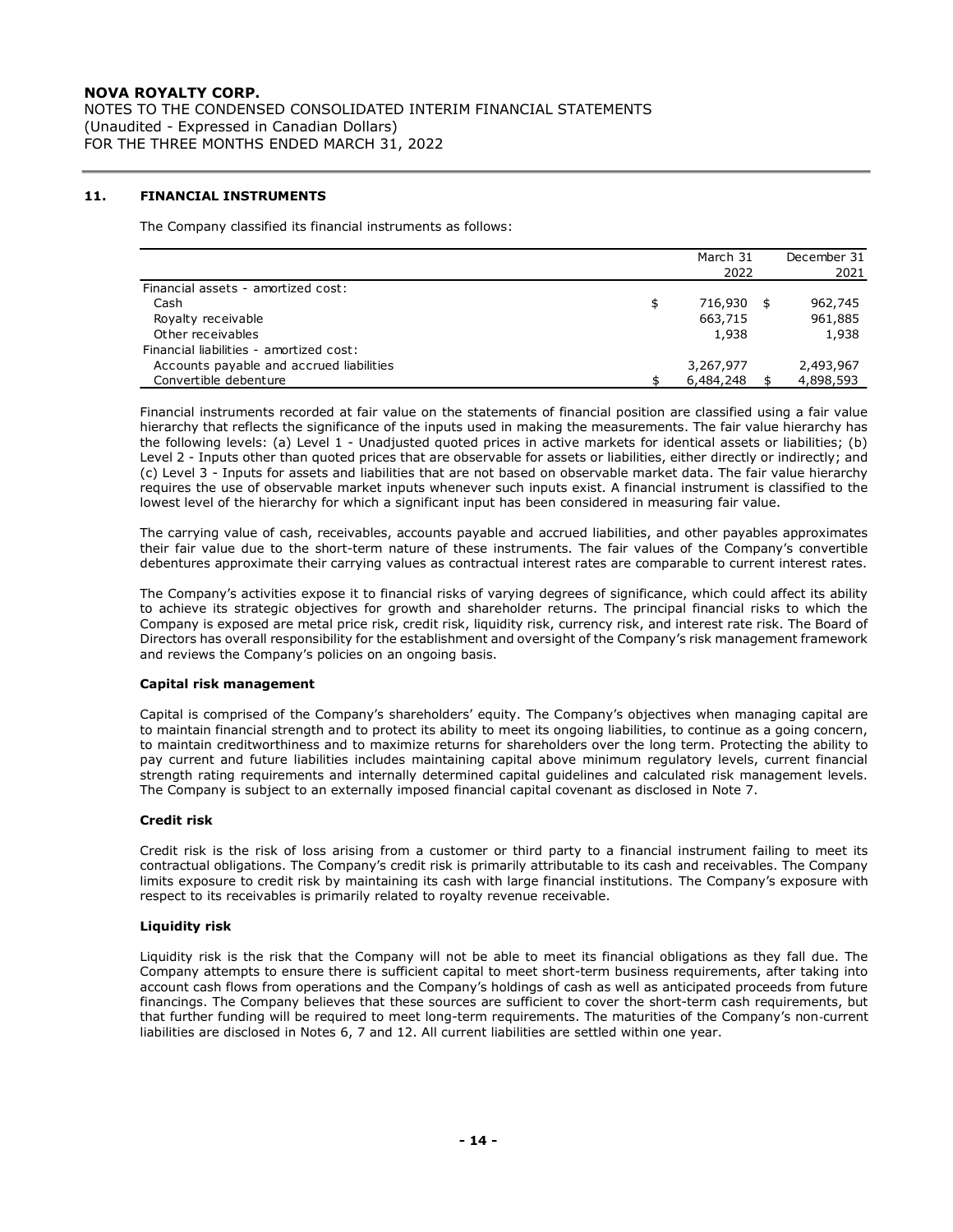## 11. FINANCIAL INSTRUMENTS (cont'd...)

#### Currency risk

## 12. COMMITMENTS

| ROYALTY CORP.<br>TO THE CONDENSED CONSOLIDATED INTERIM FINANCIAL STATEMENTS<br>ited - Expressed in Canadian Dollars)<br>E THREE MONTHS ENDED MARCH 31, 2022                                                                                                                                                                                                                                                                                                                                                                                                                                                                                                                                                                                                                                                                  |                      |           |         |                        |
|------------------------------------------------------------------------------------------------------------------------------------------------------------------------------------------------------------------------------------------------------------------------------------------------------------------------------------------------------------------------------------------------------------------------------------------------------------------------------------------------------------------------------------------------------------------------------------------------------------------------------------------------------------------------------------------------------------------------------------------------------------------------------------------------------------------------------|----------------------|-----------|---------|------------------------|
| <b>FINANCIAL INSTRUMENTS (cont'd)</b>                                                                                                                                                                                                                                                                                                                                                                                                                                                                                                                                                                                                                                                                                                                                                                                        |                      |           |         |                        |
| <b>Currency risk</b>                                                                                                                                                                                                                                                                                                                                                                                                                                                                                                                                                                                                                                                                                                                                                                                                         |                      |           |         |                        |
|                                                                                                                                                                                                                                                                                                                                                                                                                                                                                                                                                                                                                                                                                                                                                                                                                              |                      |           |         |                        |
|                                                                                                                                                                                                                                                                                                                                                                                                                                                                                                                                                                                                                                                                                                                                                                                                                              |                      |           |         |                        |
| The Company is exposed to the financial risk related to the fluctuation of foreign exchange rates. The Company<br>primarily operates in Canada and the United States and incurs expenditures in currencies other than Canadian dollars.<br>Thereby, the Company is exposed to foreign exchange risk arising from currency exposure. The Company has not<br>hedged its exposure to currency fluctuations. Based on the above net exposure, as at March 31, 2022, and assuming<br>that all other variables remain constant, a 1% depreciation or appreciation of the Canadian dollar against the United<br>States dollar would result in an increase/decrease in the Company's pre-tax income or loss of approximately \$5,000.<br><b>COMMITMENTS</b><br>As at March 31, 2022, the Company had commitments payable as follows: |                      |           |         |                        |
|                                                                                                                                                                                                                                                                                                                                                                                                                                                                                                                                                                                                                                                                                                                                                                                                                              | Less than            | 1 to      | Over    |                        |
|                                                                                                                                                                                                                                                                                                                                                                                                                                                                                                                                                                                                                                                                                                                                                                                                                              | 1 year               | 4 years   | 4 years | Total                  |
| Trade and other payables                                                                                                                                                                                                                                                                                                                                                                                                                                                                                                                                                                                                                                                                                                                                                                                                     | 246,687              |           | \$      | 246,687                |
| <b>Accrued liabilities</b>                                                                                                                                                                                                                                                                                                                                                                                                                                                                                                                                                                                                                                                                                                                                                                                                   | 1,156,078            |           |         | 1,156,078              |
| Payments related to acquisitions<br>Convertible debenture (including interest)                                                                                                                                                                                                                                                                                                                                                                                                                                                                                                                                                                                                                                                                                                                                               | 1,865,212<br>981,589 | 7,286,517 |         | 1,865,212<br>8,268,106 |

## 13. EVENTS AFTER REPORTING DATE

Subsequent to March 31, 2022, the Company:

a) entered into a purchase agreement pursuant to which the Company has secured the right to acquire a portion of an existing royalty (the "Royalty") on the Josemaria copper-gold-silver project in San Juan, Argentina, owned by Lundin Mining Corporation (TSX:LUN, Nasdaq Stockholm:LUMI) (the "Transaction"). The Royalty includes as 0.5% net profit interest ("NPI") that covers the area of the mineral reserve estimate for Josemaria and is payable for a period of 10 years, plus an additional US\$2,000,000 payment six months following two full years of production. The portion of the Royalty that will be acquired by the Company (the "Royalty Portion") is subject to the finalization of an estate partitioning process in Argentina. The Transaction is not expected to close until the conclusion of this process, which may require more than 12 months. However, through the Agreement, the Company has secured rights to future ownership of the Royalty Portion at a predetermined price. The Agreement specifies a total purchase price of US\$13,712,000 for 100% of the Royalty (the "Total Royalty Price"), payable at the achievement of future milestones, plus advanced payment of US\$100,000.

The consideration payable to the sellers by the Company (the "Transaction Consideration") will be calculated by adjusting the Total Royalty Price for the Royalty Portion on a pro rata basis. The Company expects to acquire approximately 16.7% of the Royalty (representing a 0.08325% NPI) for total aggregate Transaction Consideration of approximately US\$2,400,000, with a right of first refusal ("ROFR") over an additional 16.7% of the Royalty. The total payments in connection with the Transaction are as follows:

- i. Advanced payments totaling US\$100,000;
- ii. 50% of the Transaction Consideration, payable in cash 30 business days following the receipt of notice that the Company has been recorded as sole titleholder of the Royalty Portion with the relevant mining authority;